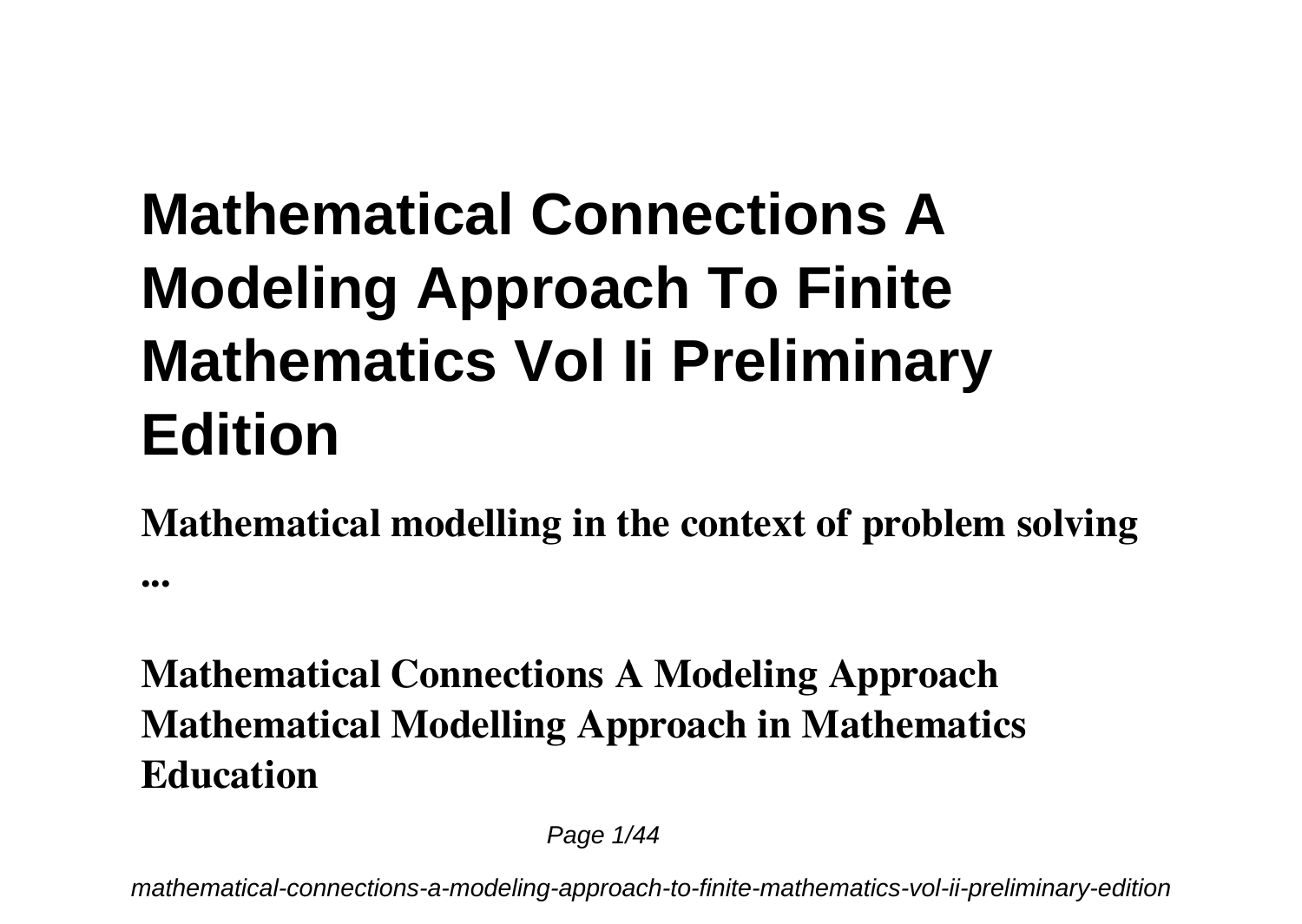Linda M. Gojak One of the most memorable moments I had in teaching mathematics occurred in a fifth-grade class. We began the year using rectangular arrays as a model to develop the concept of prime and composite numbers. We hung studentmade posters of the numbers from 1 to 100 with representations of arrays and lists of factors for each number around the room.

#### **Understanding Mathematical Connections, K–5 Mathematical Connections A Modeling Approach**

Using technology as a tool for solving problems, this unique book presents the practical, day-to-day applications of mathematical concepts by connecting them to real-world examples and reader's actual problems. The focus is on the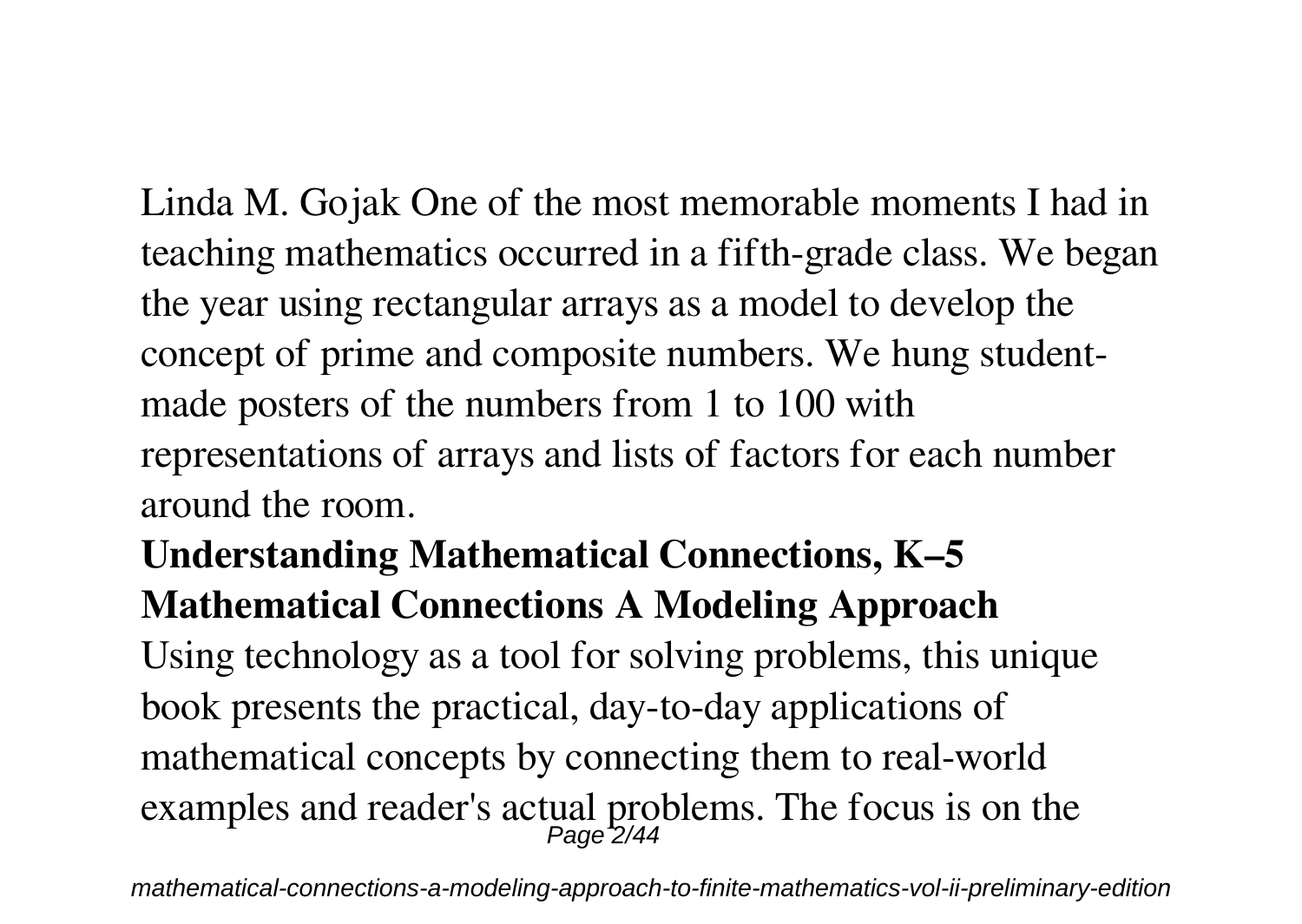entire process of problem-solving, including the formulation and validation of mathematical models.

#### **Mathematical Connections: A Modeling Approach to Business ...**

Using technology as a tool for solving problems, this unique book presents the practical, day-to-day applications of mathematical concepts by connecting them to real-world examples and reader's actual problems. The focus is on the entire process of problem-solving, including the formulation and validation of mathematical models.

# **Mathematical Connections: A Modeling Approach to** Page 3/44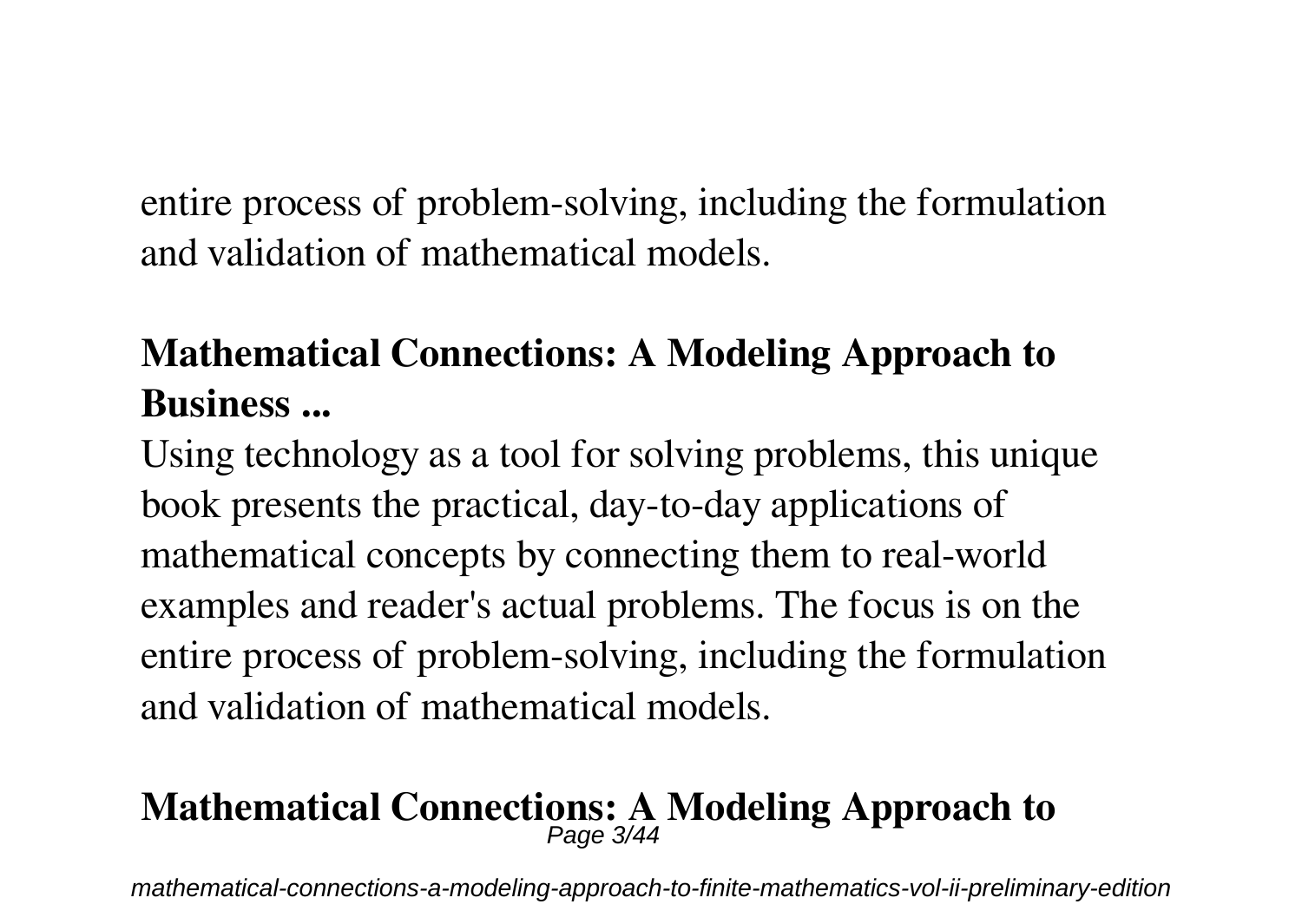#### **Finite ...**

Mathematical Connections: A Modeling Approach to Business Calculus - Bruce Pollack-Johnson, Audrey Frederick Borchardt - Google Books Using technology as a tool for solving problems, this unique...

#### **Mathematical Connections: A Modeling Approach to Business ...**

974 Mathematical Modelling Approach in Mathematics Education . the constructivist approach and multiple intelligences theory. Accordingly, instructional strategies and methods in which learners are active are used. The most significant difference between traditional and the constructivist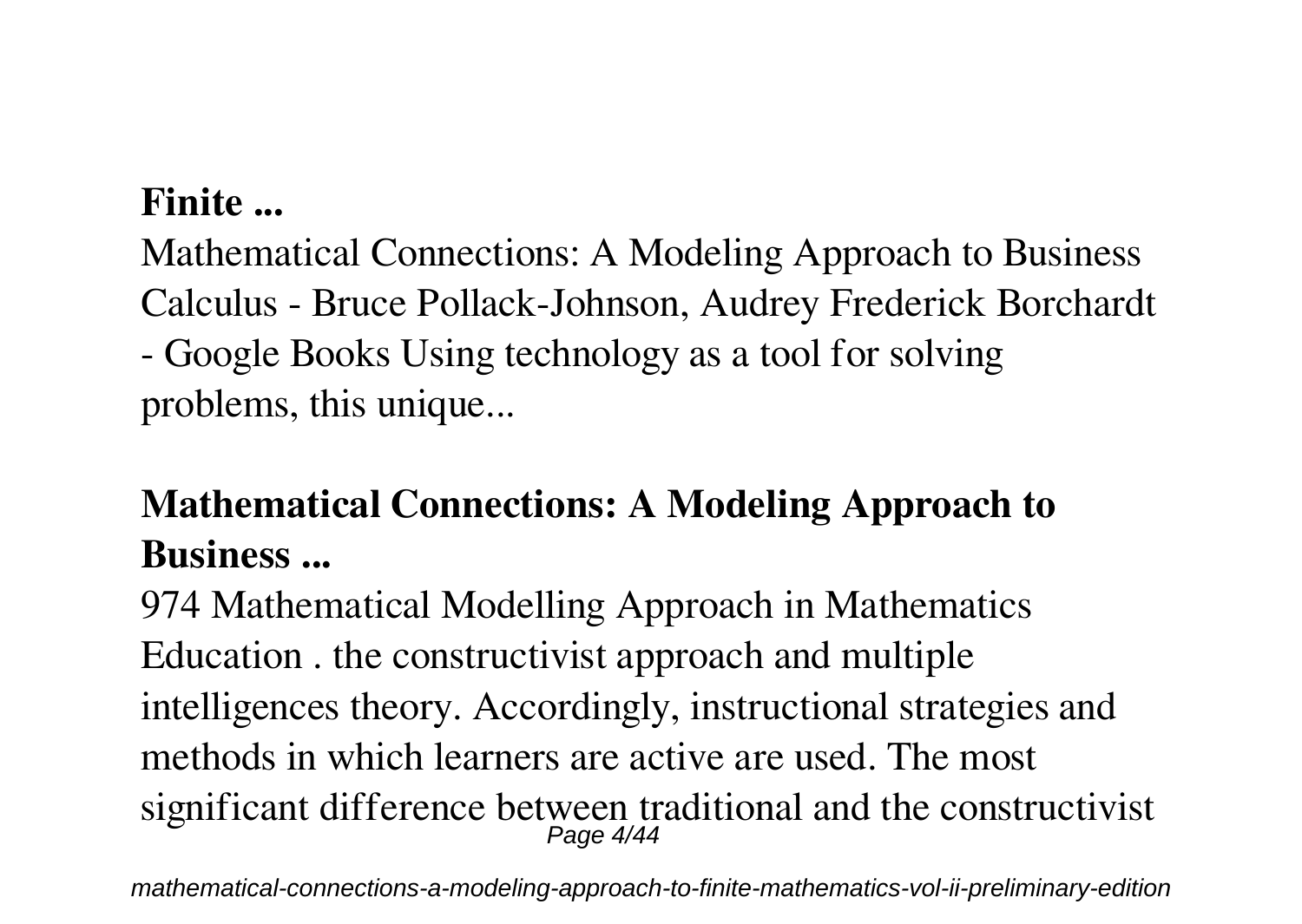approach is the

#### **Mathematical Modelling Approach in Mathematics Education**

VOLUME I (Business Calculus):1. Problem Solving Functions, and Models. 2. Rates of Change. 3. Single-Variable Optimization and Analysis. 4. Continuous Probability and Integration. VOLUME II (Finite Mathematics):5. Multivariable Functions and Models. 6 Descriptive Statistics and Least Squares Regression. 7. Matrices. 8. Multivariable Optimization and Analysis. 9.

# **Mathematical connections : a modeling approach to** Page 5/44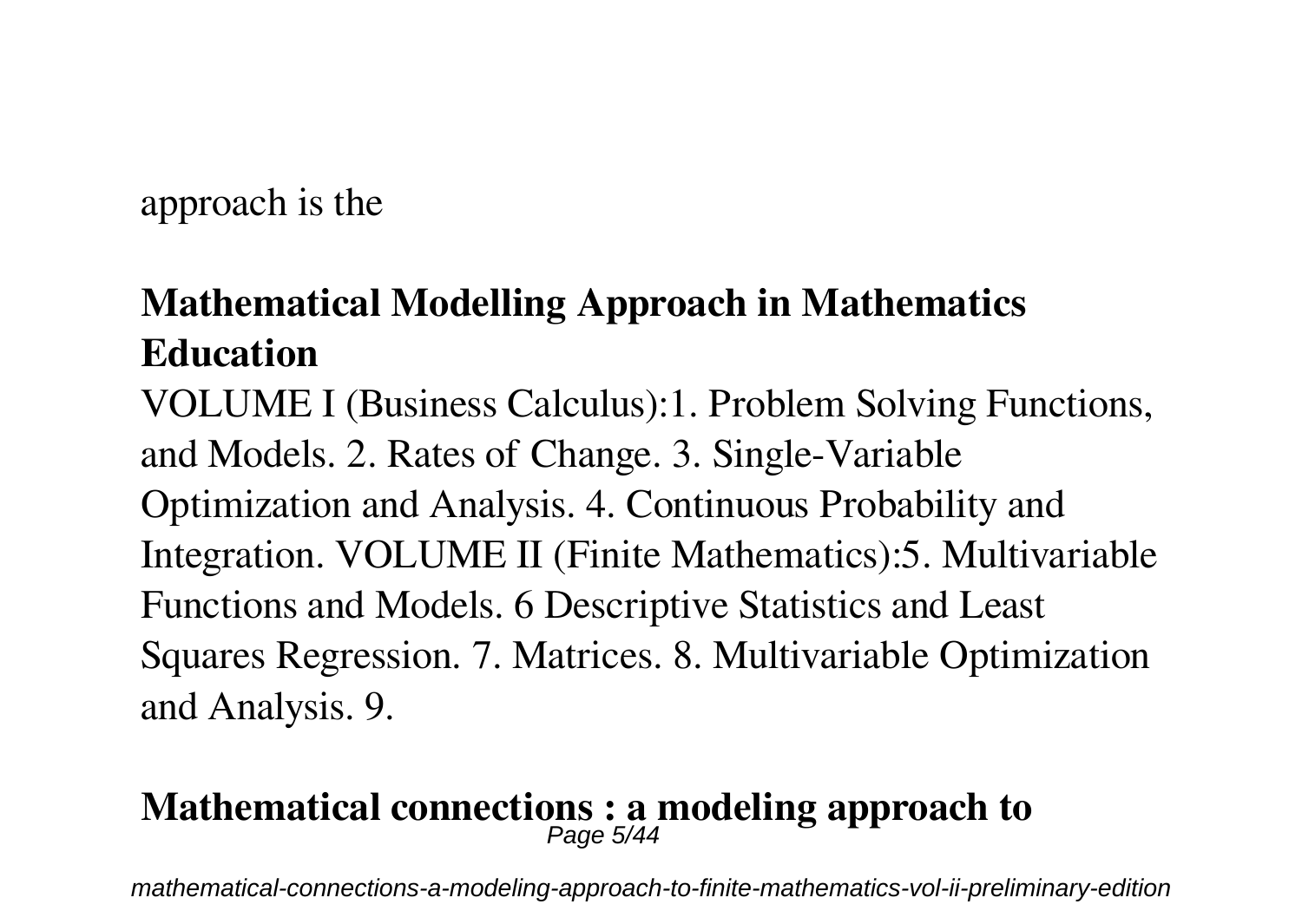#### **business ...**

NCTM defines mathematical connections in Principals and Standards for School Mathematics as the ability to "recognize and use connections among mathematical ideas; understand how mathematical ideas interconnect and build on one another to produce a coherent whole; recognize and apply mathematics in contexts outside of mathematics." (64)

#### **Understanding Mathematical Connections, K–5**

mathematics subject in 12 th class they take another subject. By this discussion we tried to improve the quality of school mathematics. It is not only concerned with practice or solving sums but application of all the mathematics in real life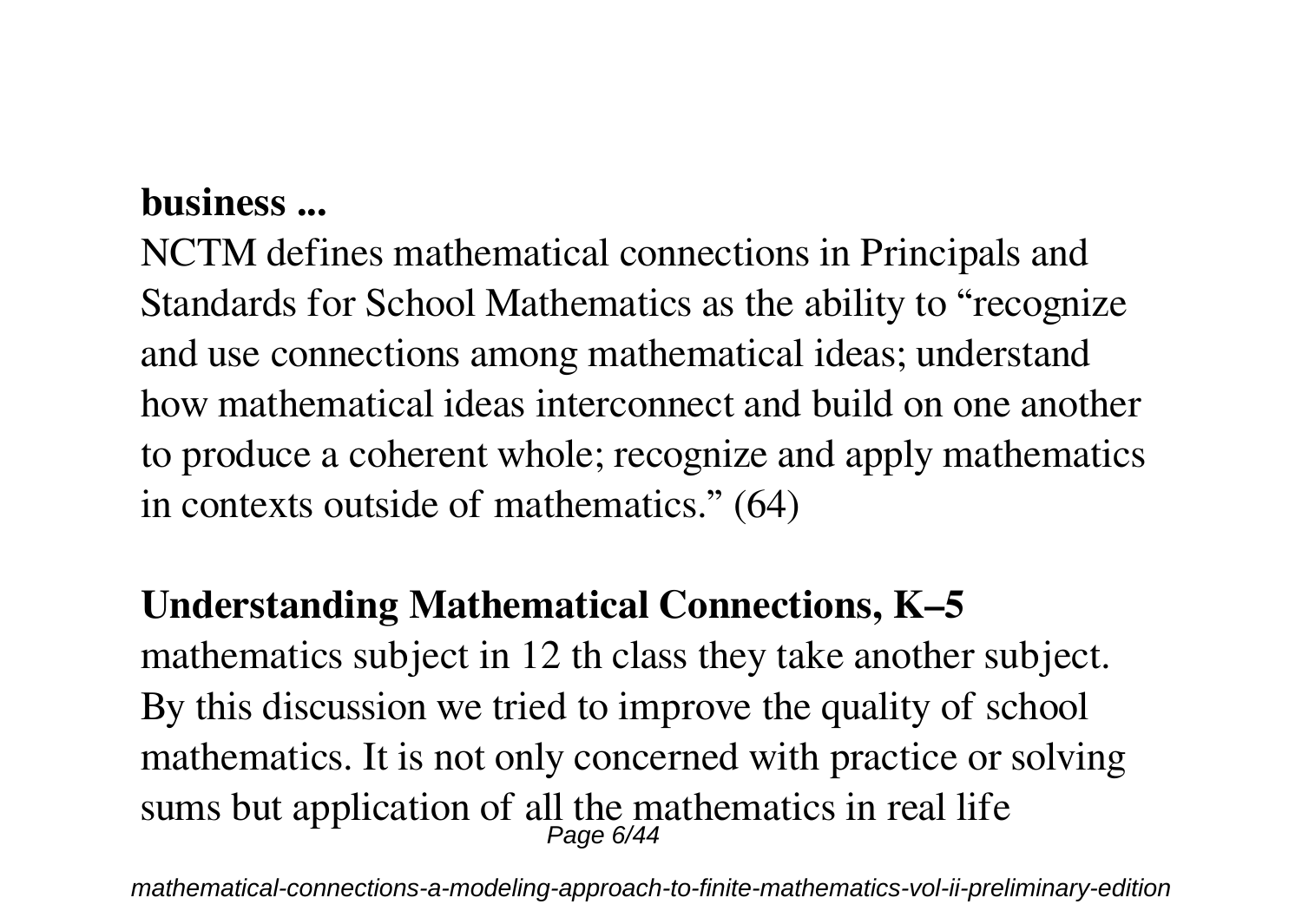problems and mathematical modeling play very important role in this. Mathematical modeling is just

#### **Teaching Mathematical Modeling in Mathematics Education**

Mathematical modelling bridges the gab between students' real life experiences and mathematics. It motivates the students' learning of mathematics, gives direct cognitive support for the students' conceptions, and it places mathematics in the culture as a means for describing and understanding real life situations.

#### **Mathematical applications and modelling in the teaching**

**...**

Page 7/44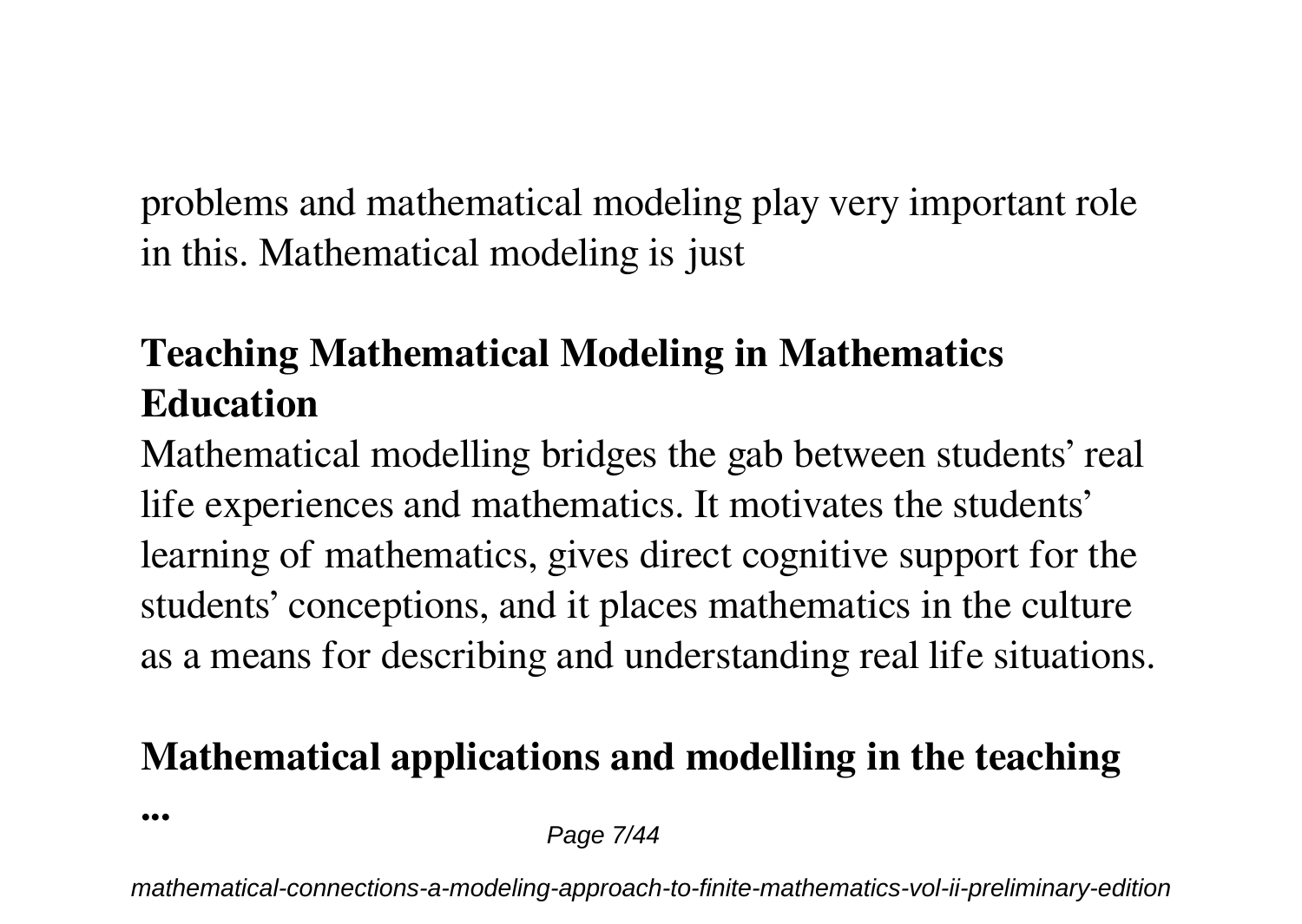Basic Principles of Modeling Physical Networks Overview of the Physical Network Approach to Modeling Physical Systems. Simscape™ software is a set of block libraries and special simulation features for modeling physical systems in the Simulink ® environment. It employs the Physical Network approach, which differs from the standard Simulink modeling approach and is particularly suited to ...

#### **Basic Principles of Modeling Physical Networks - MATLAB ...**

Mathematical modeling is a principled activity that has both principles behind it and methods that can be successfully applied. The principles are over-arching or meta-principles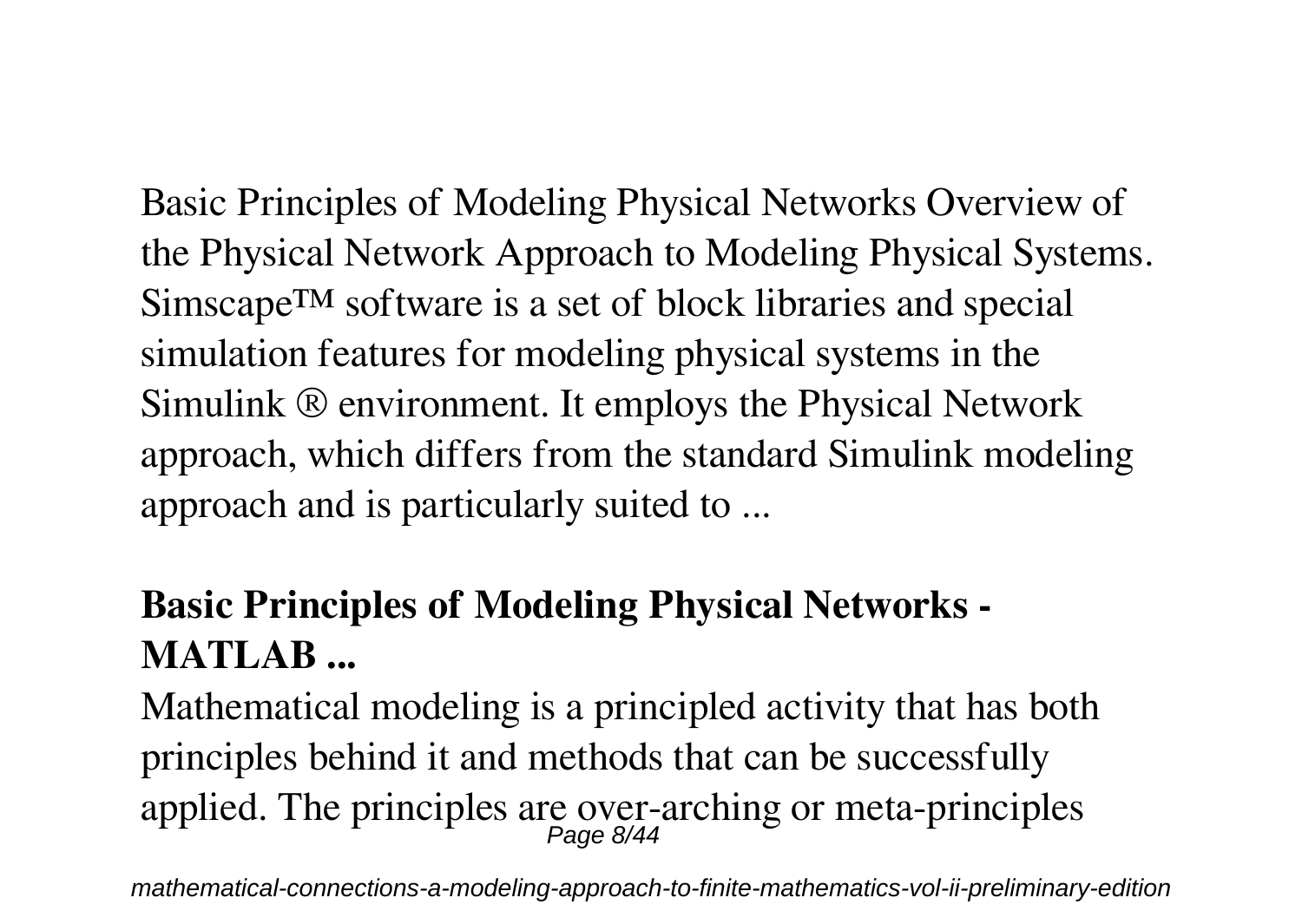phrased as questions about the intentions and purposes of mathematical modeling. These meta-principles are almost philosophical in nature.

#### **WhatIsMathematical Modeling?**

The approach is based on ordinary differential equations (ODEs) that provide time variation of the model dependent variables and partial differential equations (PDEs) that provide time and spatial (spatiotemporal) variations of the model dependent variables.

# **A Mathematical Modeling Approach to Infectious Diseases** Mathematical modelling is a subject without boundaries. It is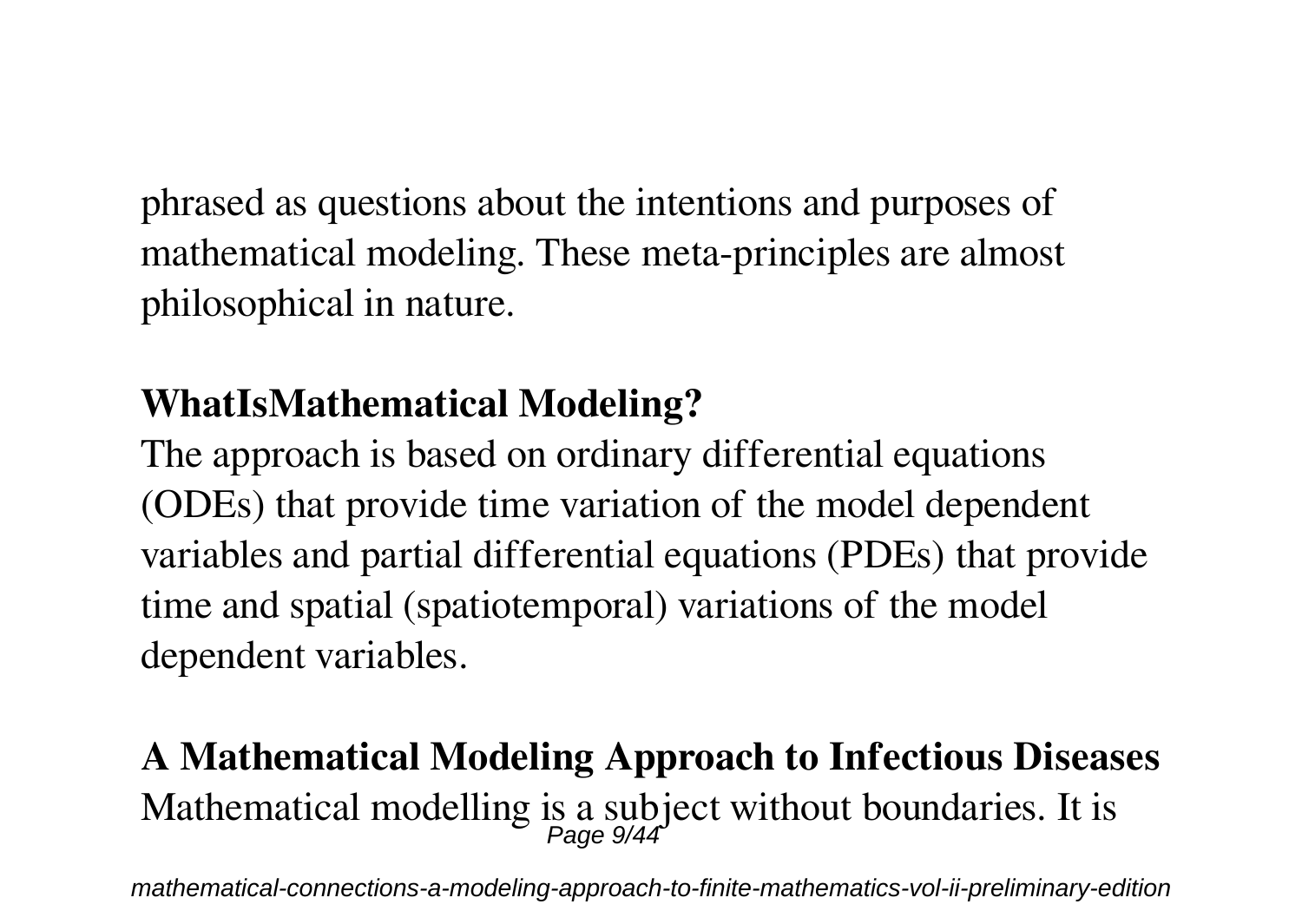the means by which mathematics becomes useful to virtually any subject. Moreover, modelling has been and continues to be a driving force for the development of mathematics itself.

#### **Mathematical Modelling: A case studies approach**

A mathematical model is a description of a system using mathematical concepts and language. The process of developing a mathematical model is termed mathematical modeling. Mathematical models are used in the natural sciences (such as physics, biology, earth science, chemistry) and engineering disciplines (such as computer science, electrical engineering), as well as in the social sciences (such as economics, psychology, sociology, political science). A model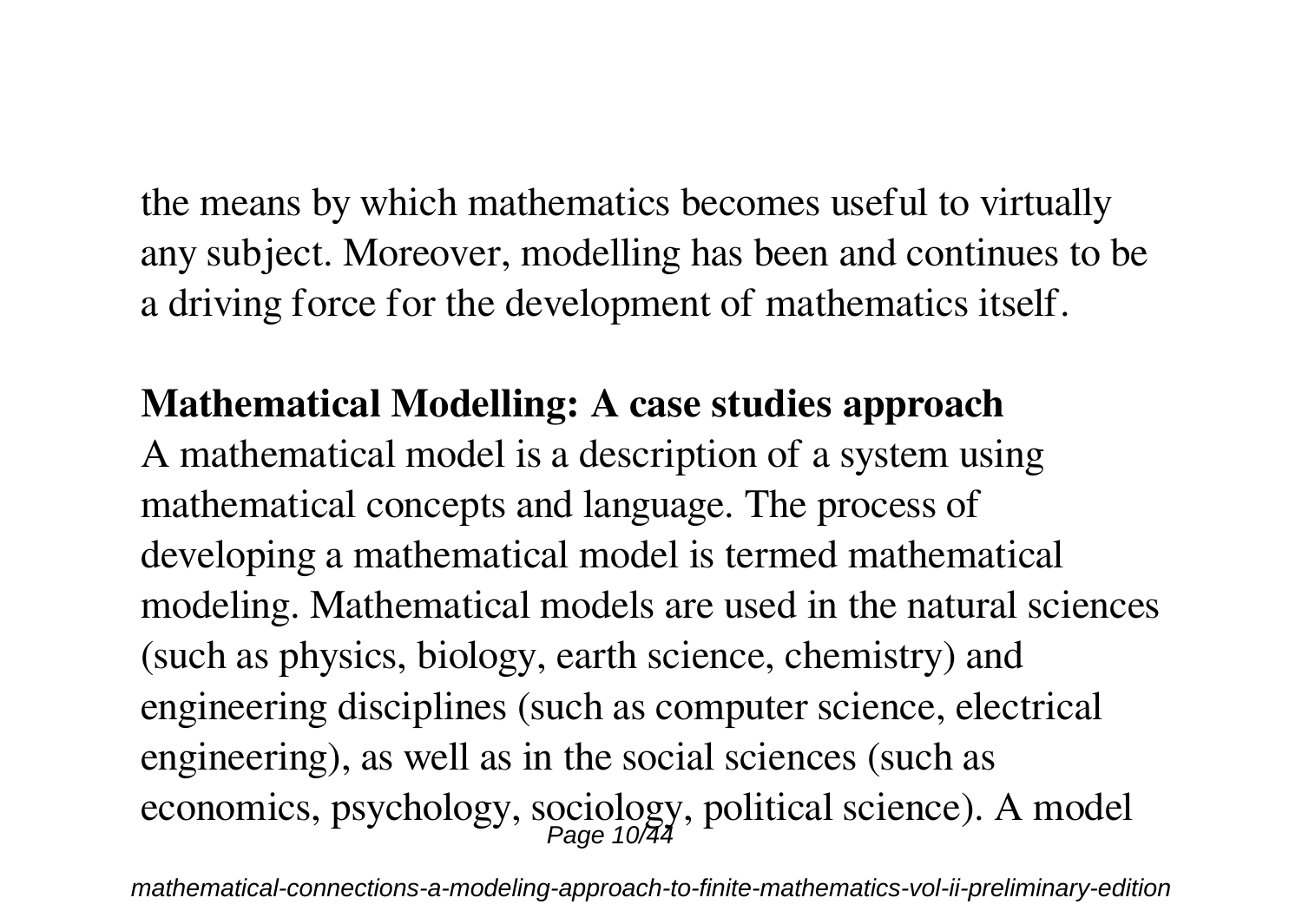may help to explain a system and to s

#### **Mathematical model - Wikipedia**

The textbook covers the concept of derivative using models including discrete and continuous ones. This is a great idea for those students in life sciences who have ever made the connection between mathematics and other fields. read more

#### **Calculus for the Life Sciences: A Modeling Approach Volume ...**

Connectionism is an approach in the fields of cognitive science that hopes to explain mental phenomena using artificial neural networks. Connectionism presents a cognitive theory based on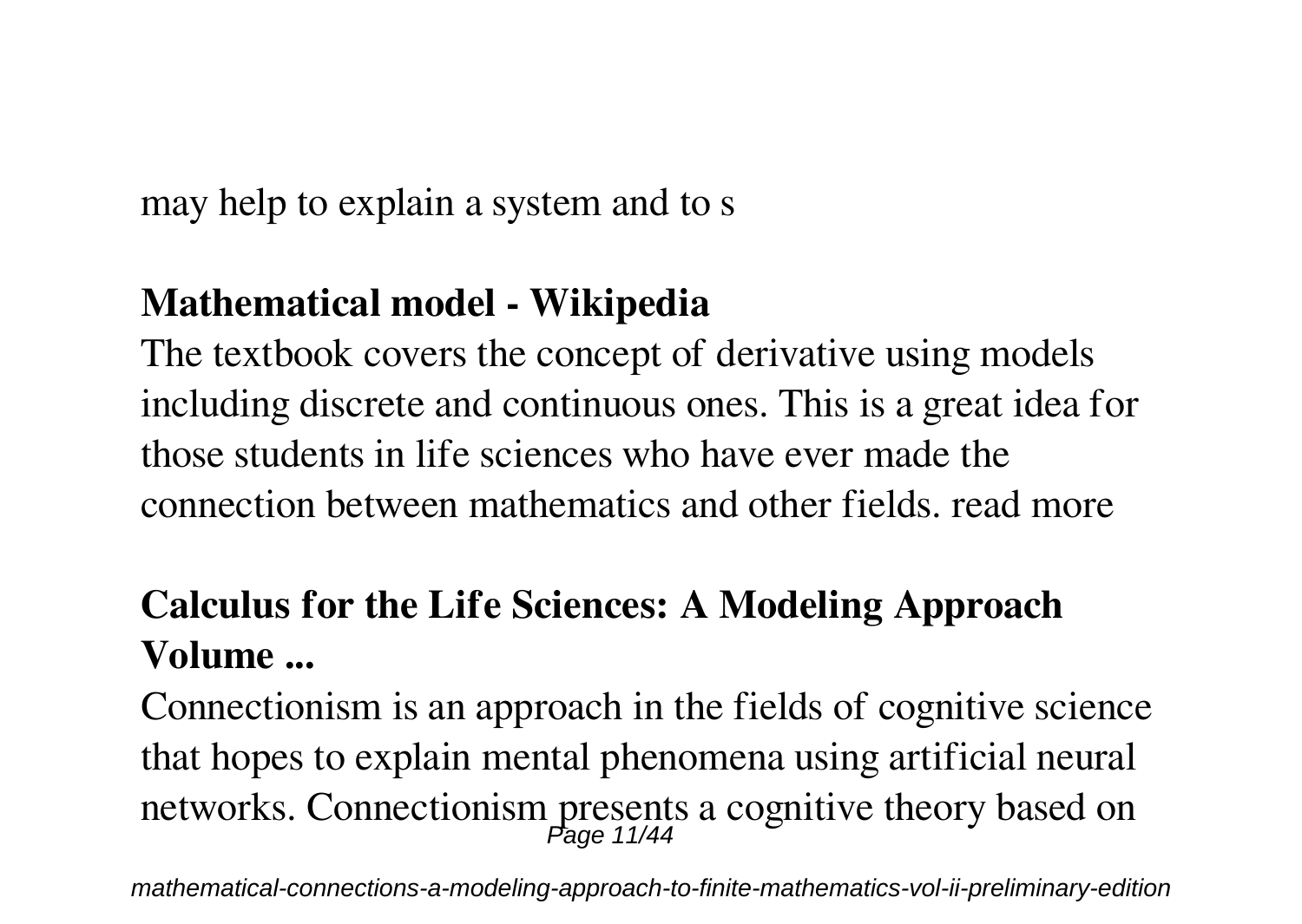simultaneously occurring, distributed signal activity via connections that can be represented numerically, where learning occurs by modifying connection strengths based on experience. Some advantages of the connectionist approach include its applicability to a broad array of functions, structural approximation

#### **Connectionism - Wikipedia**

A mathematical modeling approach. We found that the models that included an inhibition parameter (i.e., the probability of inhibiting an intuitive response), as well as a mathematical parameter (i.e., the probability of using an adequate mathematical procedure),... Page 12/44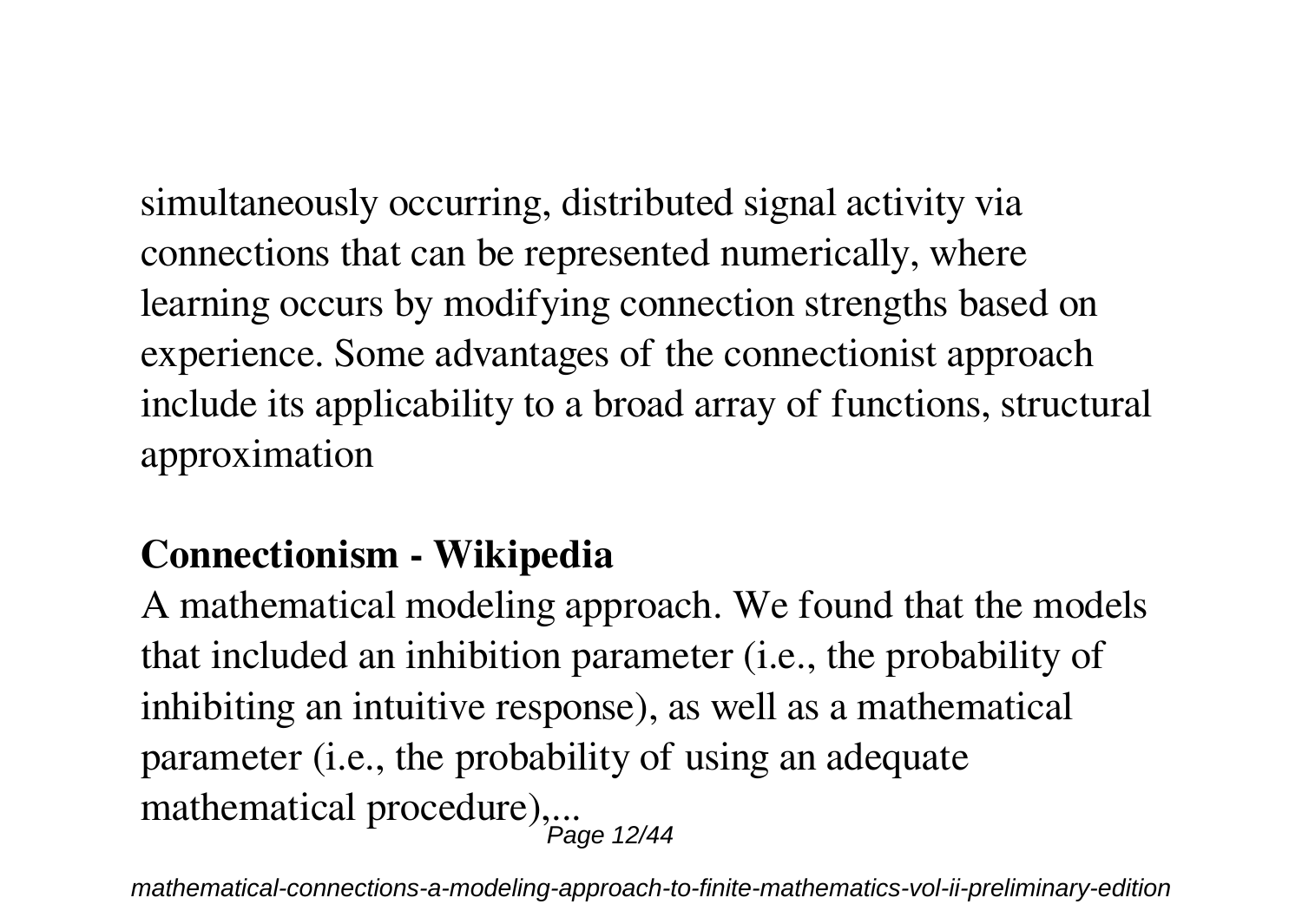#### **Does the cognitive reflection test measure cognitive ...**

Linda M. Gojak One of the most memorable moments I had in teaching mathematics occurred in a fifth-grade class. We began the year using rectangular arrays as a model to develop the concept of prime and composite numbers. We hung studentmade posters of the numbers from 1 to 100 with representations of arrays and lists of factors for each number around the room.

#### **Making Mathematical Connections - National Council of**

**...**

# Modelling is a subset of the problem solving process. Most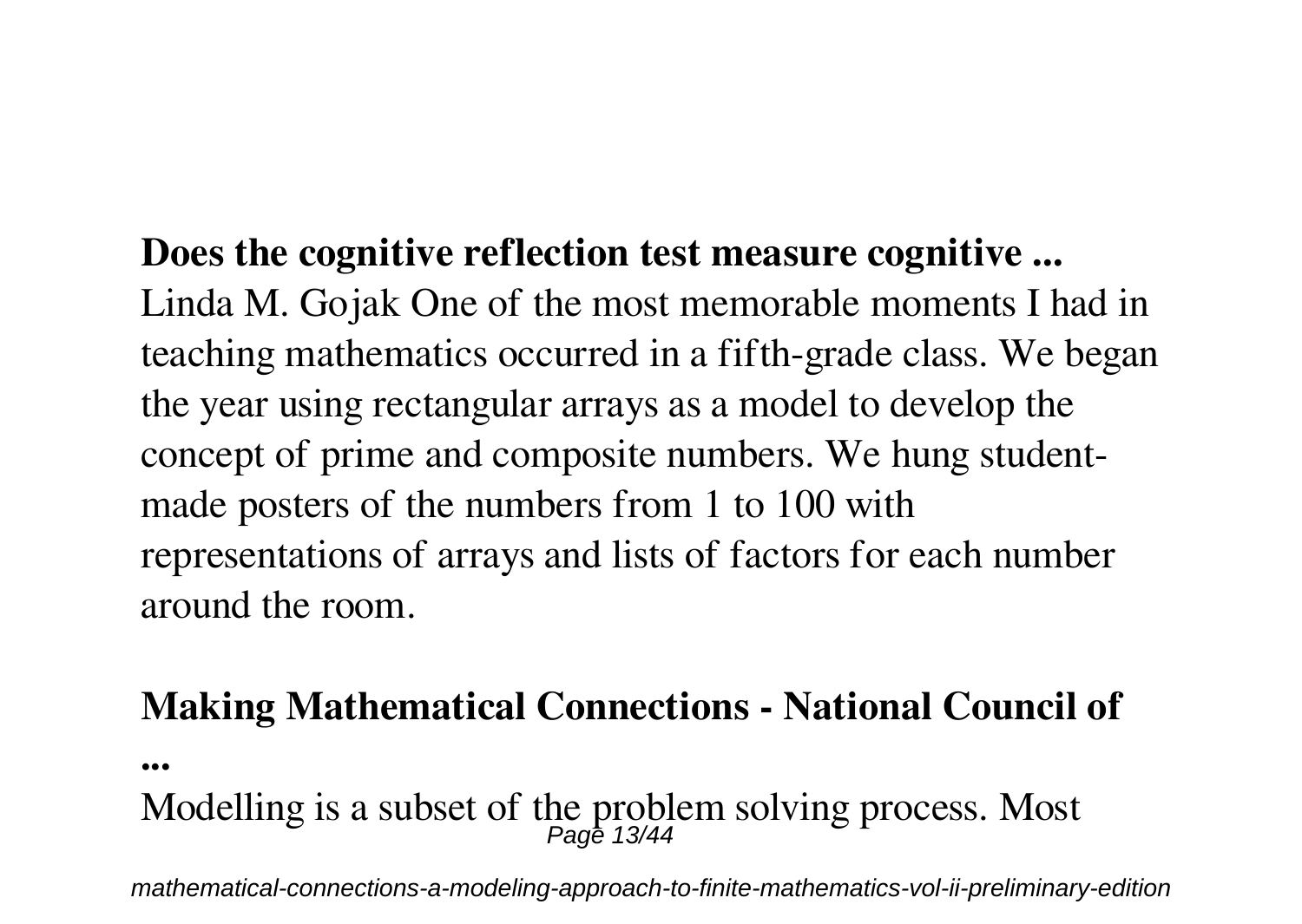previous descrip- tions of mathematical modelling show the strategy but neglect the psychological aspects. These aspects include creativity, anxiety reduction, and heuristics. By including these elements, one then has a general approach to problem solving and mathematical modelling.

## **Mathematical modelling in the context of problem solving**

**...**

Mathematical modeling is an abstract and/or computational approach to the scientific method, where hypotheses are made in the form of mathematical statements (or mathematical models), which are then used to make predictions and/or decisions.

Page 14/44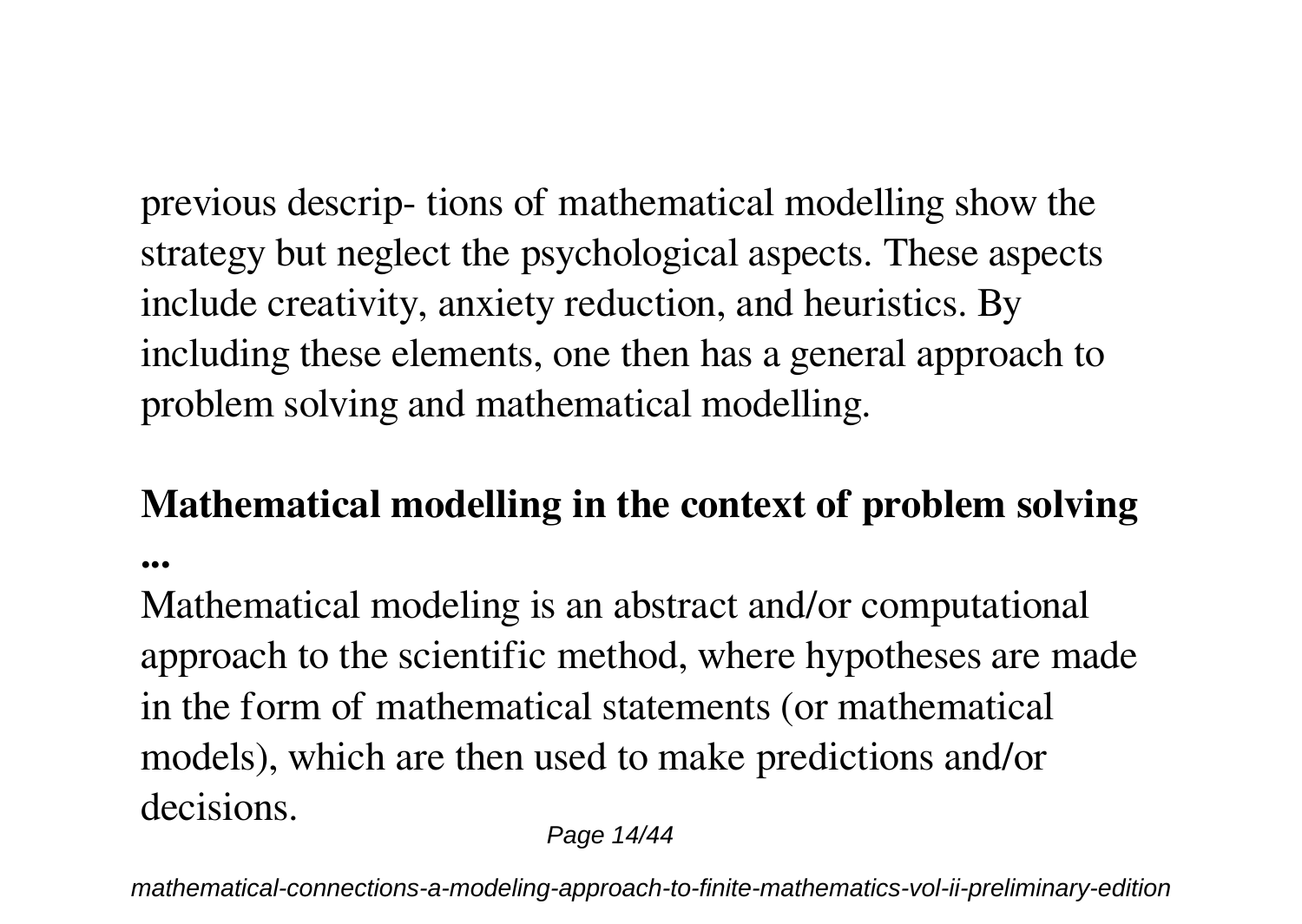#### **Mathematical Modeling**

Scaffolding the Mathematical "Connections": A New Approach to Preparing Teachers for the Teaching of Lower Secondary Algebra Ormond, Christine A. Australian Journal of Teacher Education , v41 n6 Article 8 p122-164 Jun 2016

# *The textbook covers the concept of derivative using models including discrete and continuous ones. This is a great idea for those students in life*

Page 15/44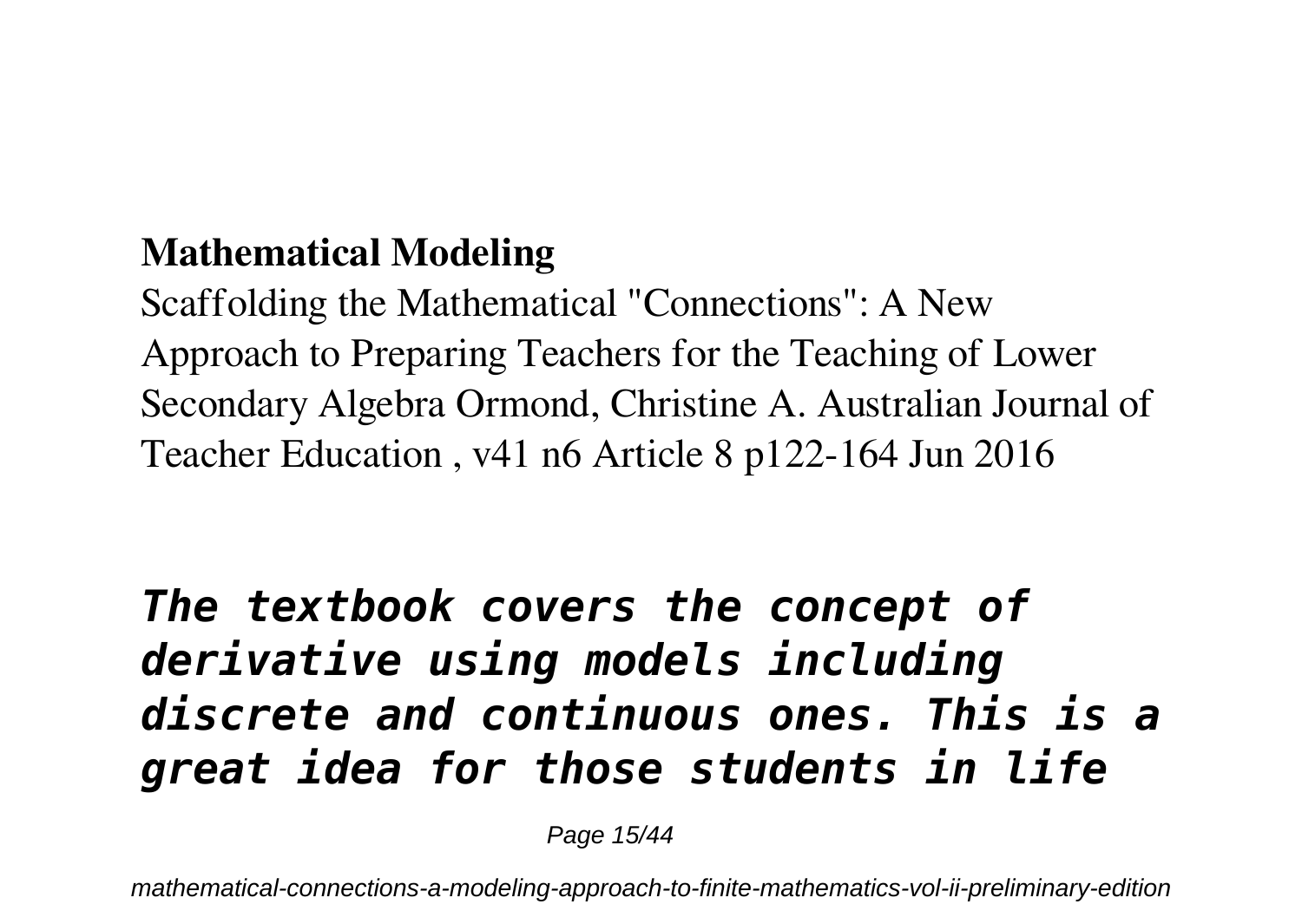*sciences who have ever made the connection between mathematics and other fields. read more 974 Mathematical Modelling Approach in Mathematics Education . the constructivist approach and multiple intelligences theory. Accordingly, instructional strategies and methods in which learners are active are used. The most significant difference between traditional and the constructivist approach is the* Page 16/44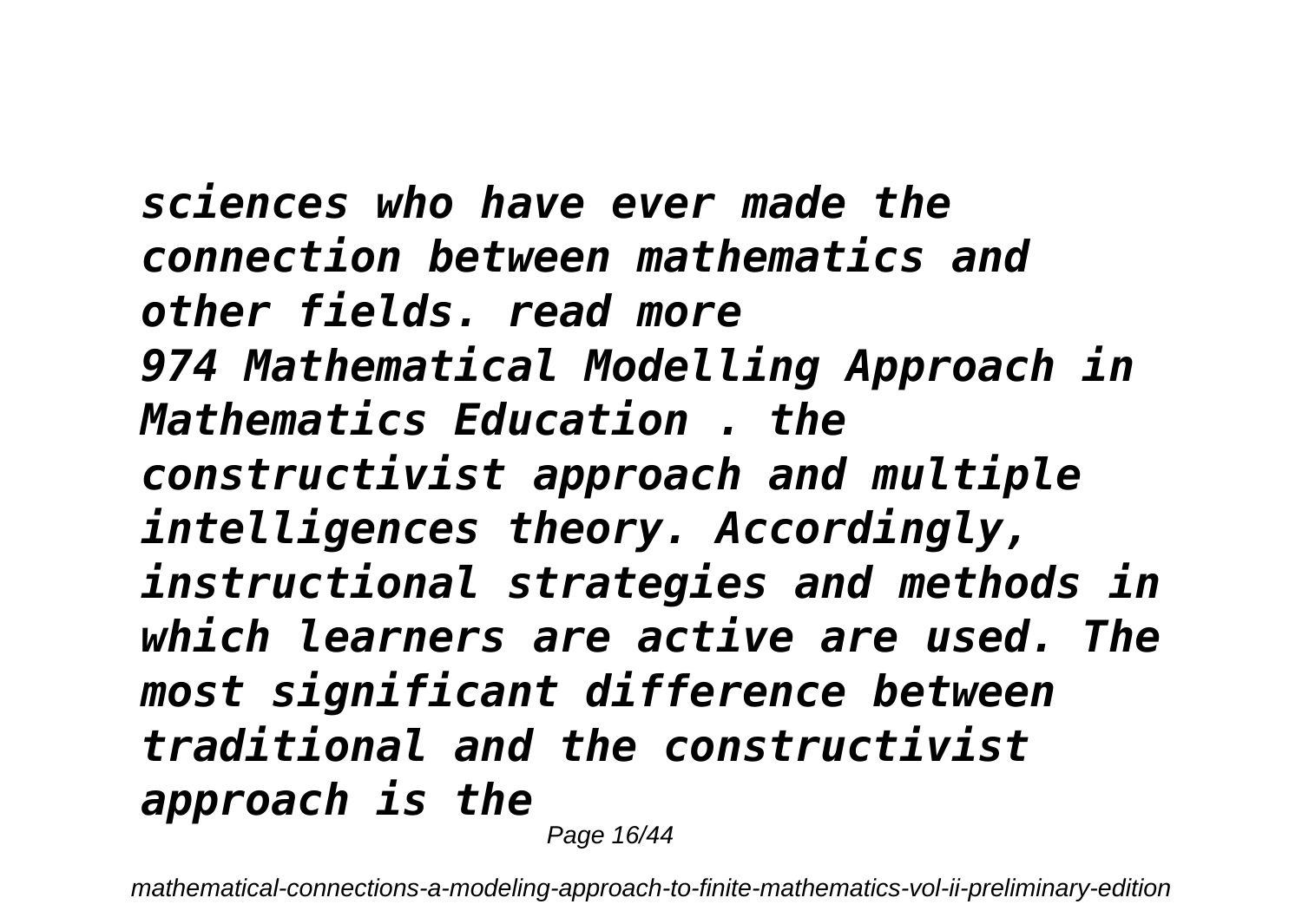# *A Mathematical Modeling Approach to Infectious Diseases*

*Using technology as a tool for solving problems, this unique book presents the practical, day-to-day applications of mathematical concepts by connecting them to real-world examples and reader's actual problems. The focus is on the entire process of problemsolving, including the formulation and validation of mathematical models.* Page 17/44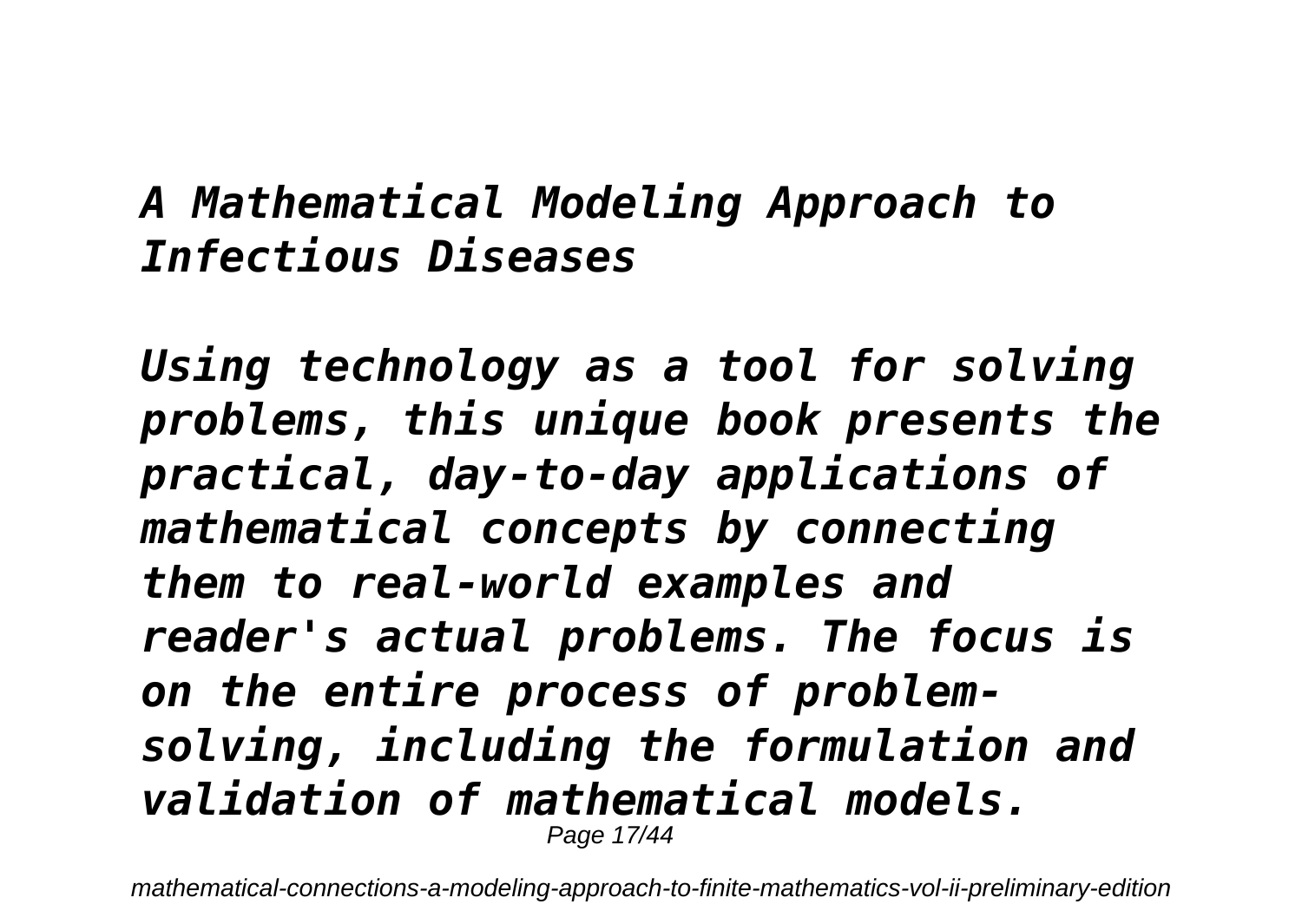Mathematical Connections: A Modeling Approach to Bust

... Mathematical connections : a modeling approach to bust

... Mathematical modelling is a subject without boundaries the means by which mathematics becomes useful to virtually any subject. Moreover, modelling has been and continue be a driving force for the development of mathematics Mathematical model - Wikipedia

Basic Principles of Modeling Physical Networks Overvie the Physical Network Approach to Modeling Physical Systems. Simscape™ software is a set of block libraries special simulation features for modeling physical system the Simulink  $\mathbb{R}$  environment. It employs the Physical Network Page 18/44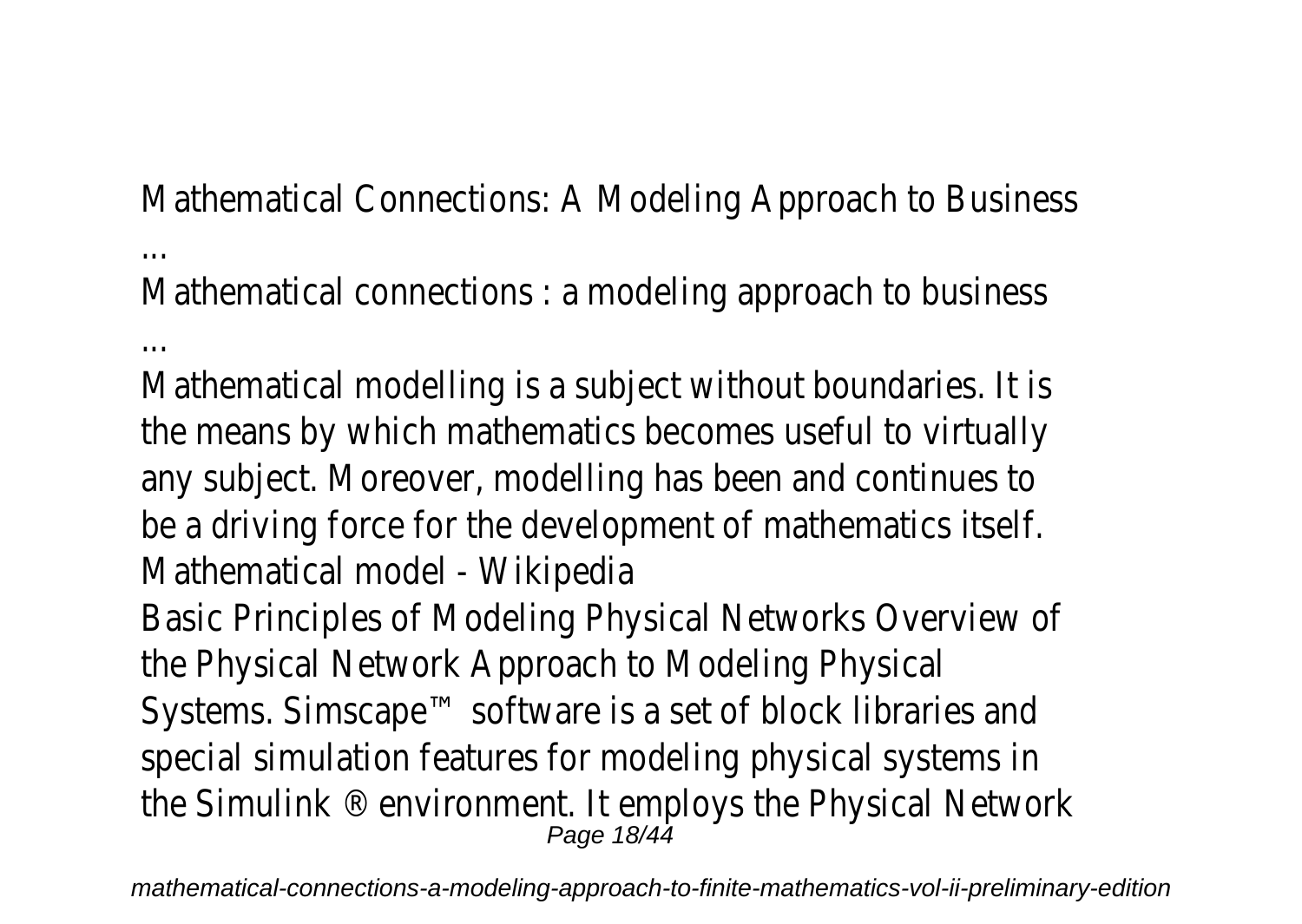approach, which differs from the standard Simulink model approach and is particularly suited to ...

**Mathematical modelling bridges the gab between students' real life experiences and mathematics. It motivates the students' learning of mathematics, gives direct cognitive support for the students' conceptions, and it places mathematics in the culture as a means for describing and understanding real life situations. Modelling is a subset of the problem solving process. Most previous descrip- tions of mathematical modelling show the strategy but neglect the psychological aspects. These aspects include creativity, anxiety reduction, and heuristics. By including these elements, one then has a** Page 19/44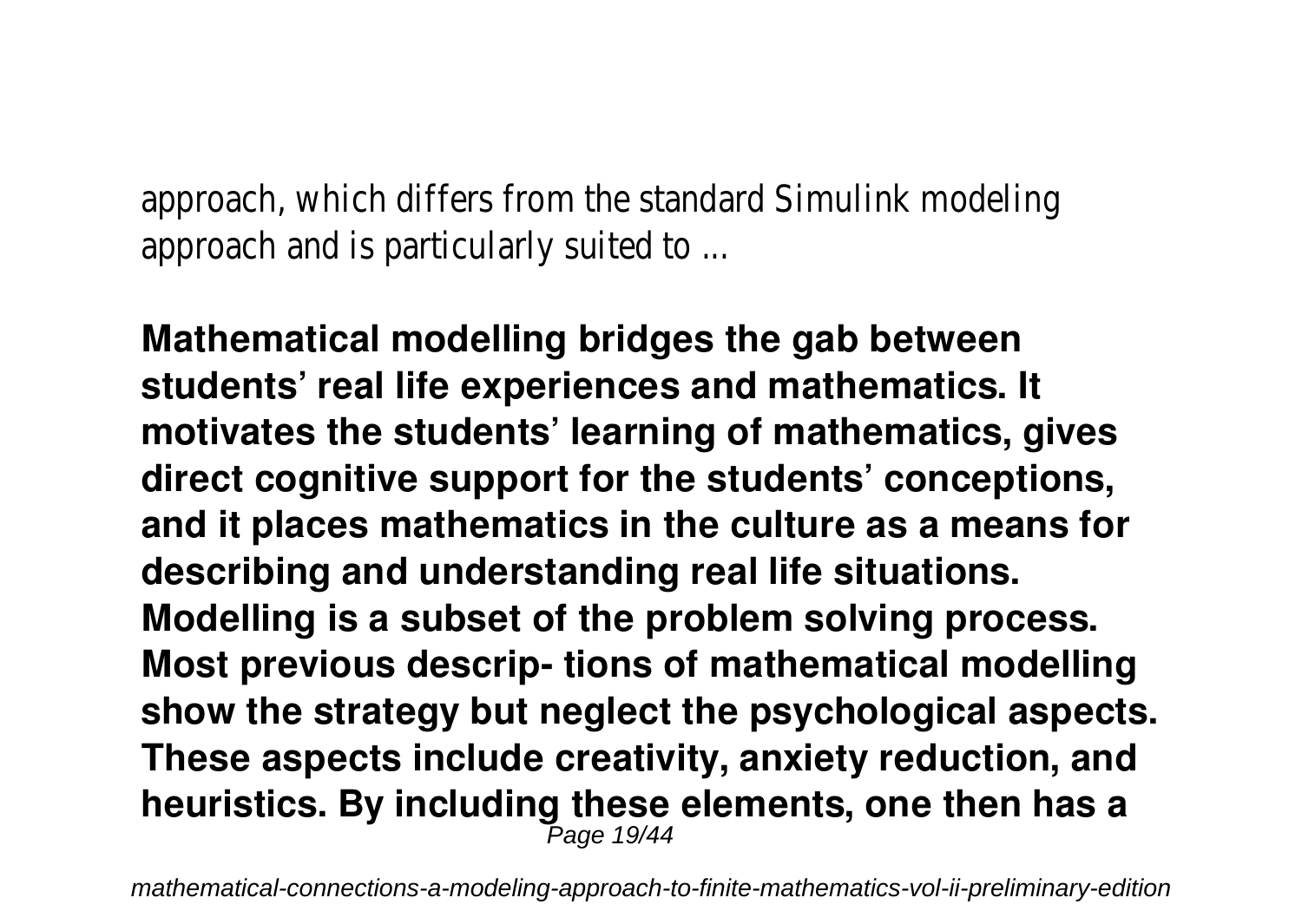**general approach to problem solving and mathematical modelling.**

**VOLUME I (Business Calculus):1. Problem Solving Functions, and Models. 2. Rates of Change. 3. Single-Variable Optimization and Analysis. 4. Continuous Probability and Integration. VOLUME II (Finite Mathematics):5. Multivariable Functions and Models. 6 Descriptive Statistics and Least Squares Regression. 7. Matrices. 8. Multivariable Optimization and Analysis. 9. Does the cognitive reflection test measure cognitive ... mathematics subject in 12 th class they take another subject. By this discussion we tried to improve the quality of school mathematics. It is not only concerned with practice or solving sums but application of all the**  $P$ age 20/44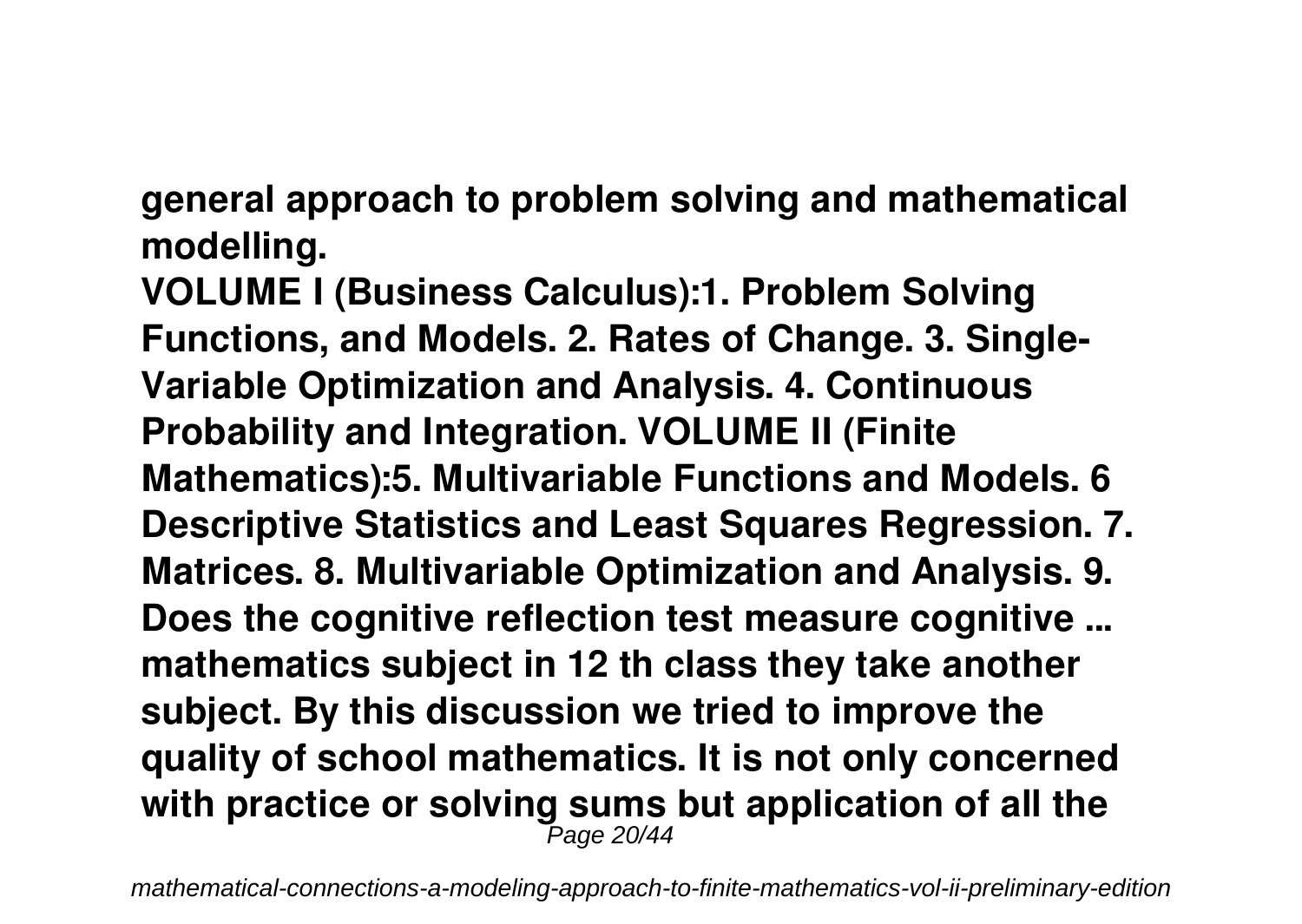**mathematics in real life problems and mathematical modeling play very important role in this. Mathematical modeling is just**

**WhatIsMathematical Modeling? Teaching Mathematical Modeling in Mathematics Education** Scaffolding the Mathematical "Connections": A New Approach to Preparing Teachers for the Teaching of Lower Secondary Algebra Ormond, Christine A. Australian Journal of

Page 21/44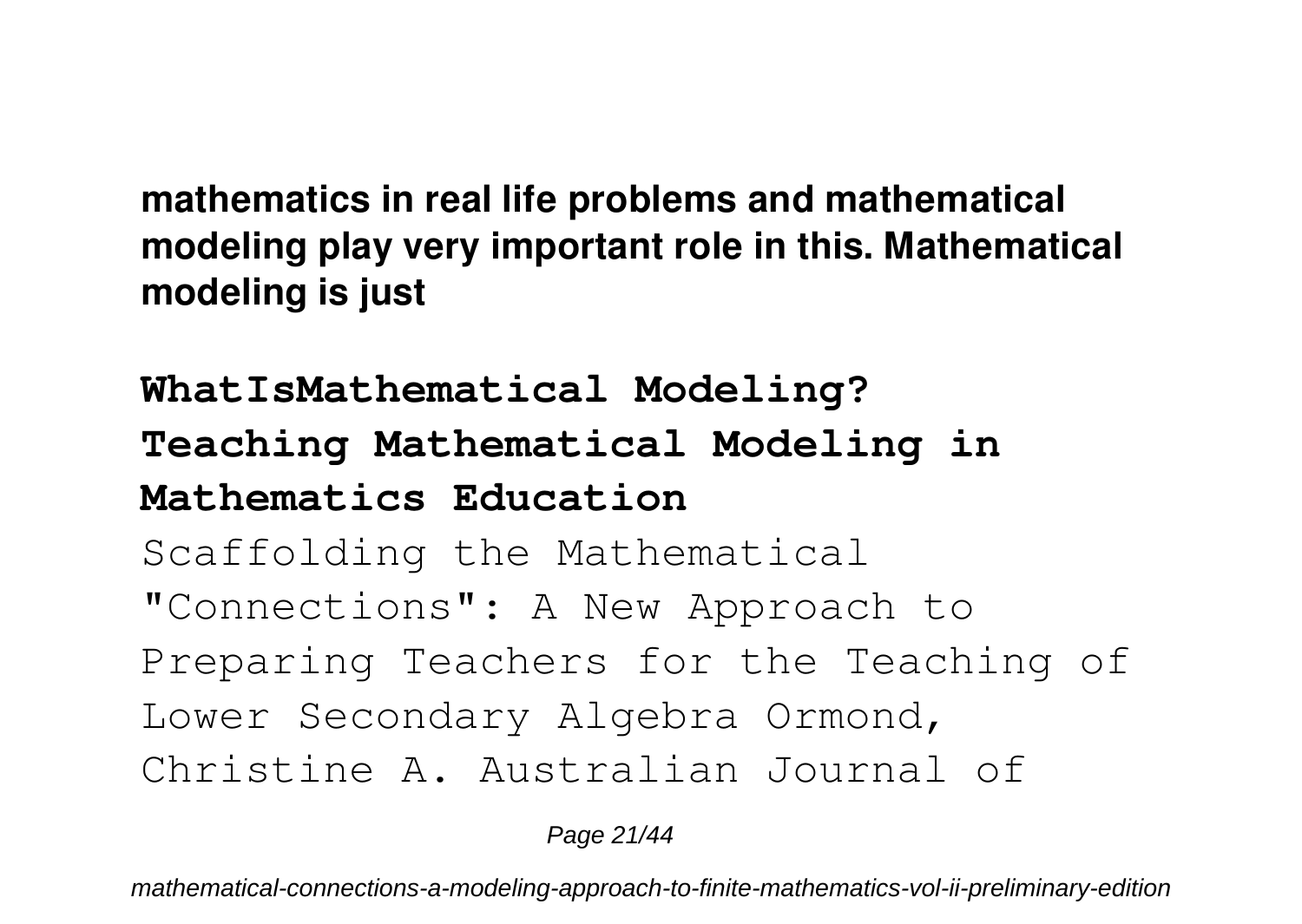Teacher Education , v41 n6 Article 8 p122-164 Jun 2016 NCTM defines mathematical connections in Principals and Standards for School Mathematics as the ability to "recognize and use connections among mathematical ideas; understand how mathematical ideas interconnect and build on one another to produce a coherent whole; recognize and apply mathematics in contexts outside of mathematics." (64)

Page 22/44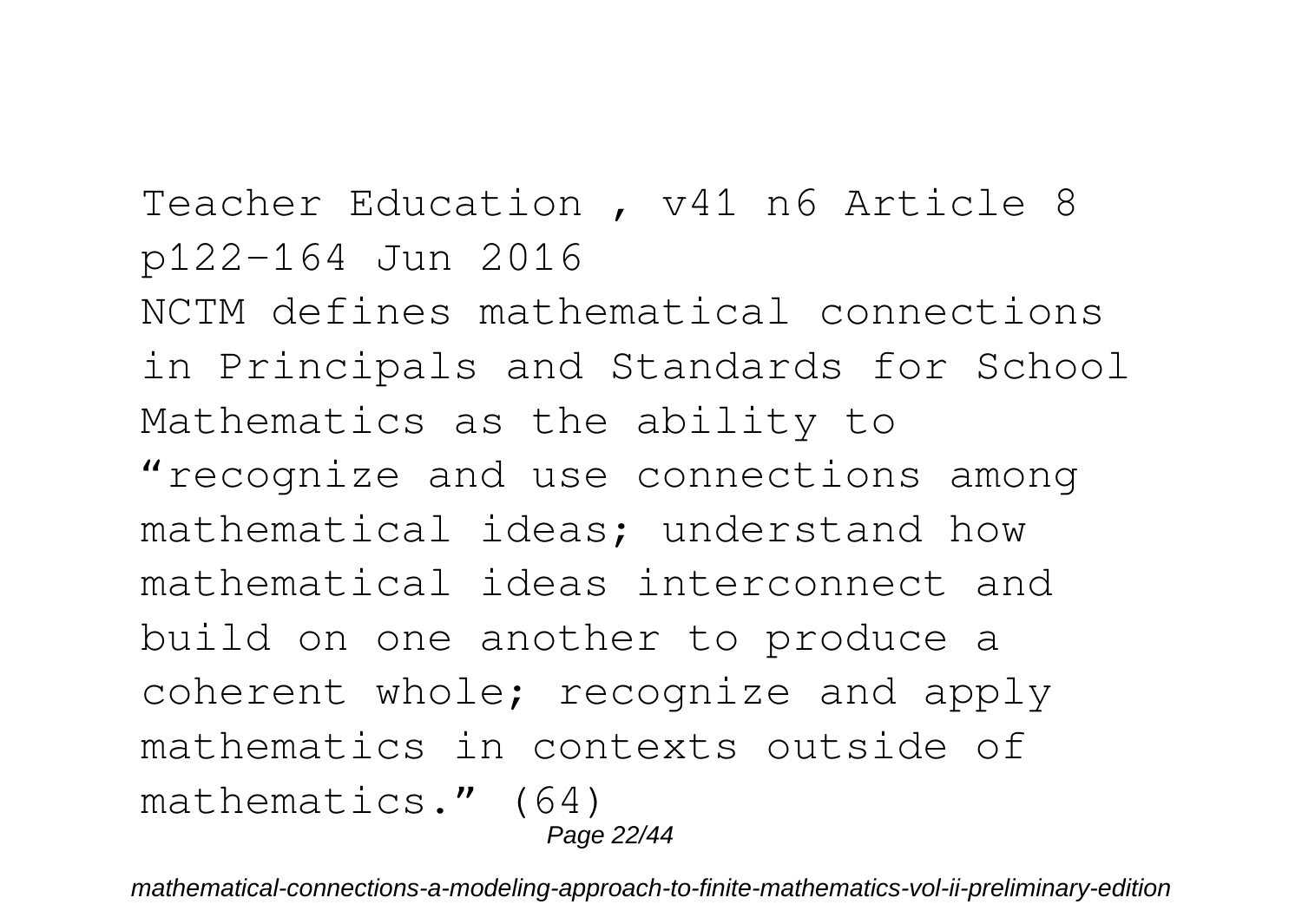**Mathematical Modeling**

## **Making Mathematical Connections - National Council of ...**

# **Mathematical Connections A Modeling Approach**

Using technology as a tool for solving problems, this unique book presents the practical, day-today applications of mathematical concepts by connecting them to real-world examples and reader's actual problems. The focus is on the

Page 23/44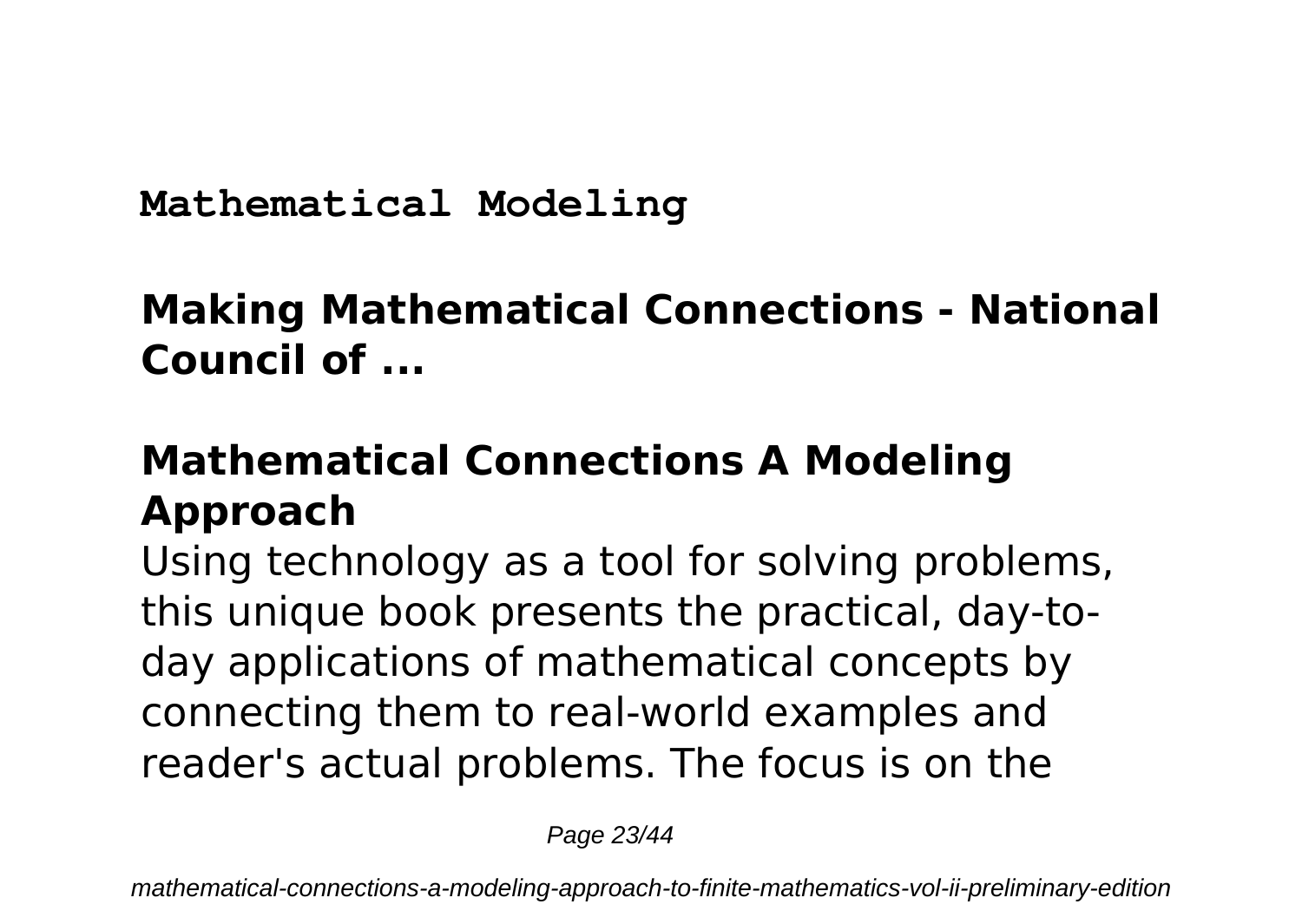entire process of problem-solving, including the formulation and validation of mathematical models.

# **Mathematical Connections: A Modeling Approach to Business ...**

Using technology as a tool for solving problems, this unique book presents the practical, day-today applications of mathematical concepts by connecting them to real-world examples and reader's actual problems. The focus is on the entire process of problem-solving, including the formulation and validation of mathematical Page 24/44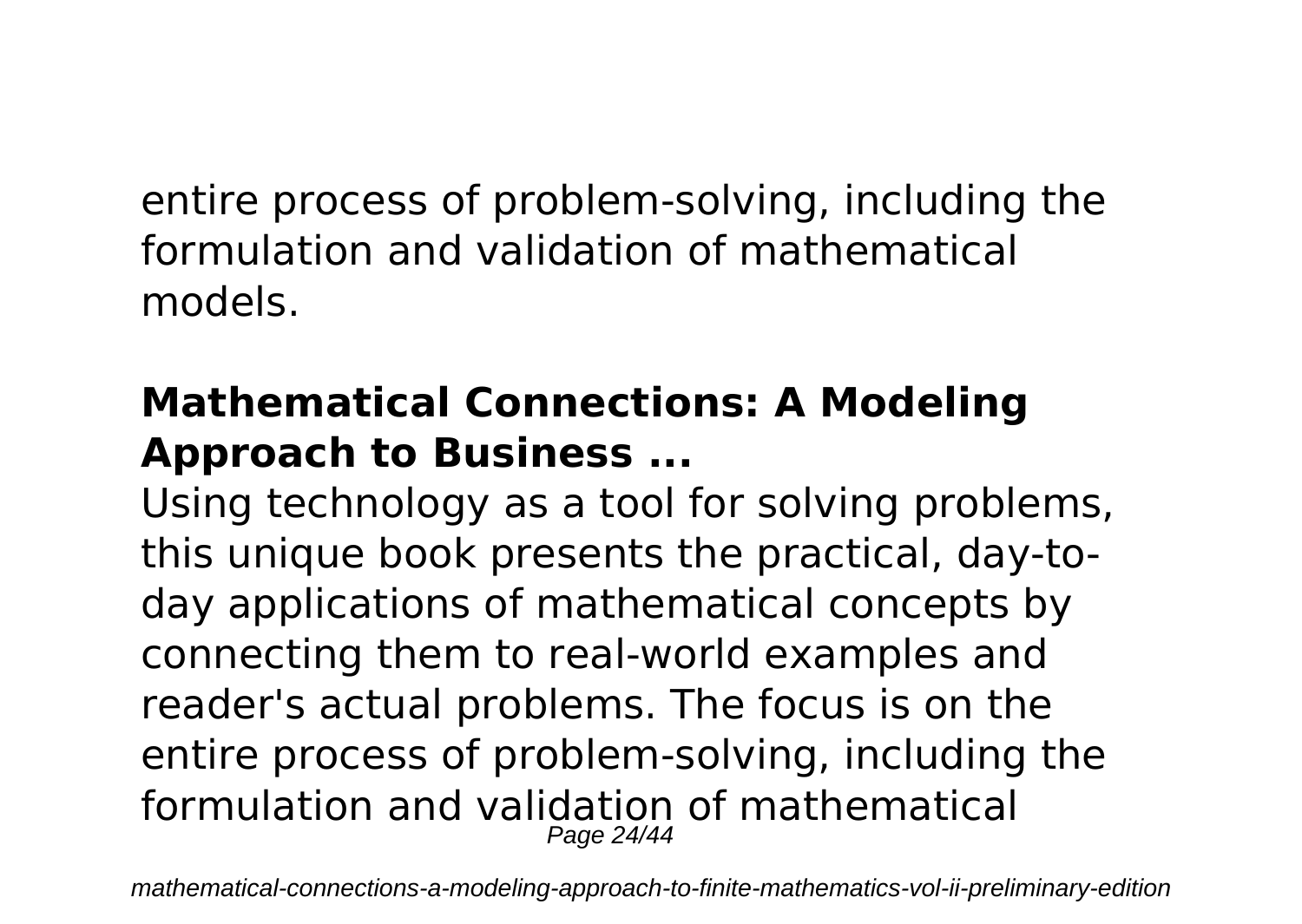models.

#### **Mathematical Connections: A Modeling Approach to Finite ...**

Mathematical Connections: A Modeling Approach to Business Calculus - Bruce Pollack-Johnson, Audrey Frederick Borchardt - Google Books Using technology as a tool for solving problems, this unique...

# **Mathematical Connections: A Modeling Approach to Business ...** 974 Mathematical Modelling Approach in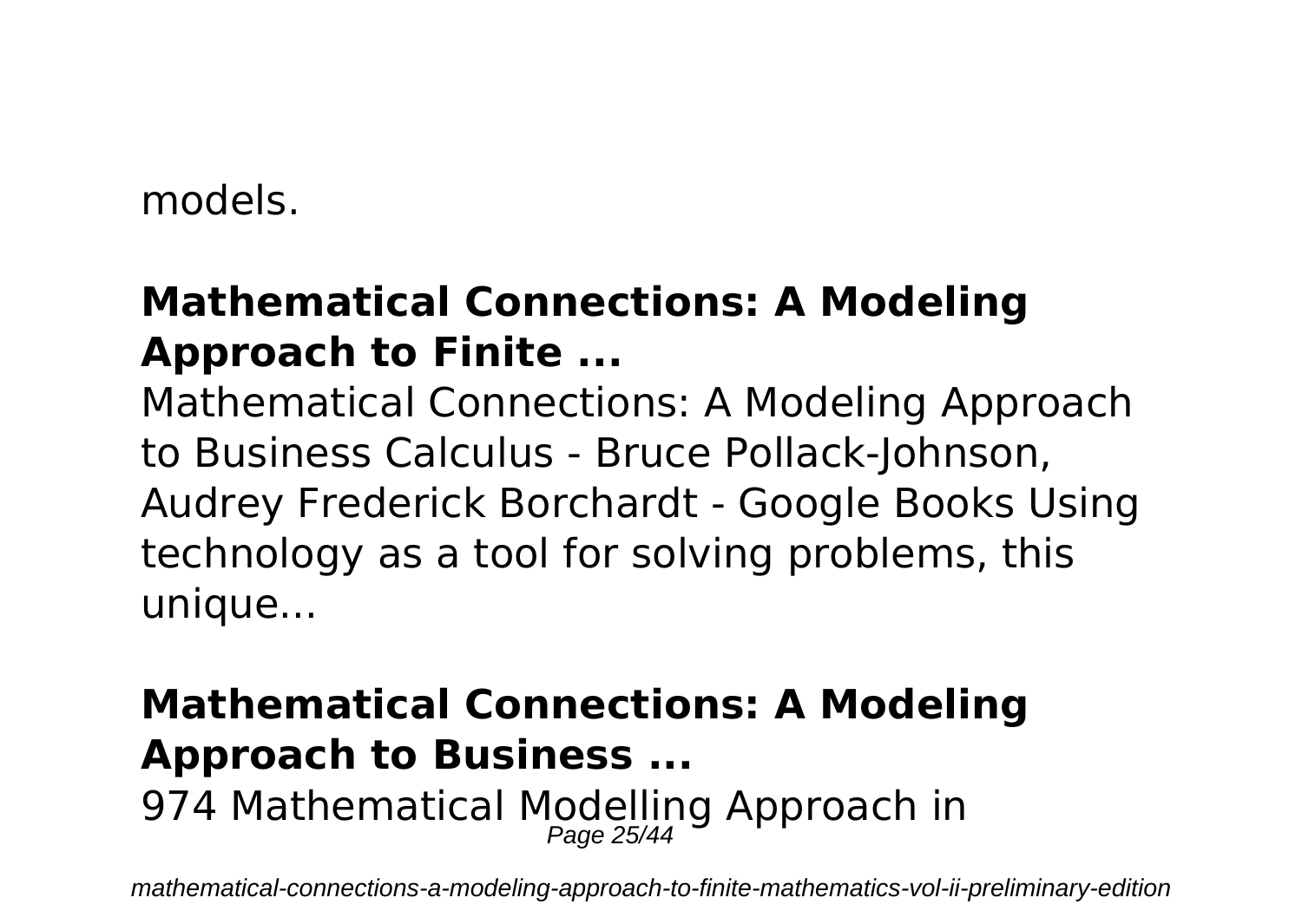Mathematics Education . the constructivist approach and multiple intelligences theory. Accordingly, instructional strategies and methods in which learners are active are used. The most significant difference between traditional and the constructivist approach is the

#### **Mathematical Modelling Approach in Mathematics Education**

VOLUME I (Business Calculus):1. Problem Solving Functions, and Models. 2. Rates of Change. 3. Single-Variable Optimization and Analysis. 4. Continuous Probability and Integration. VOLUME II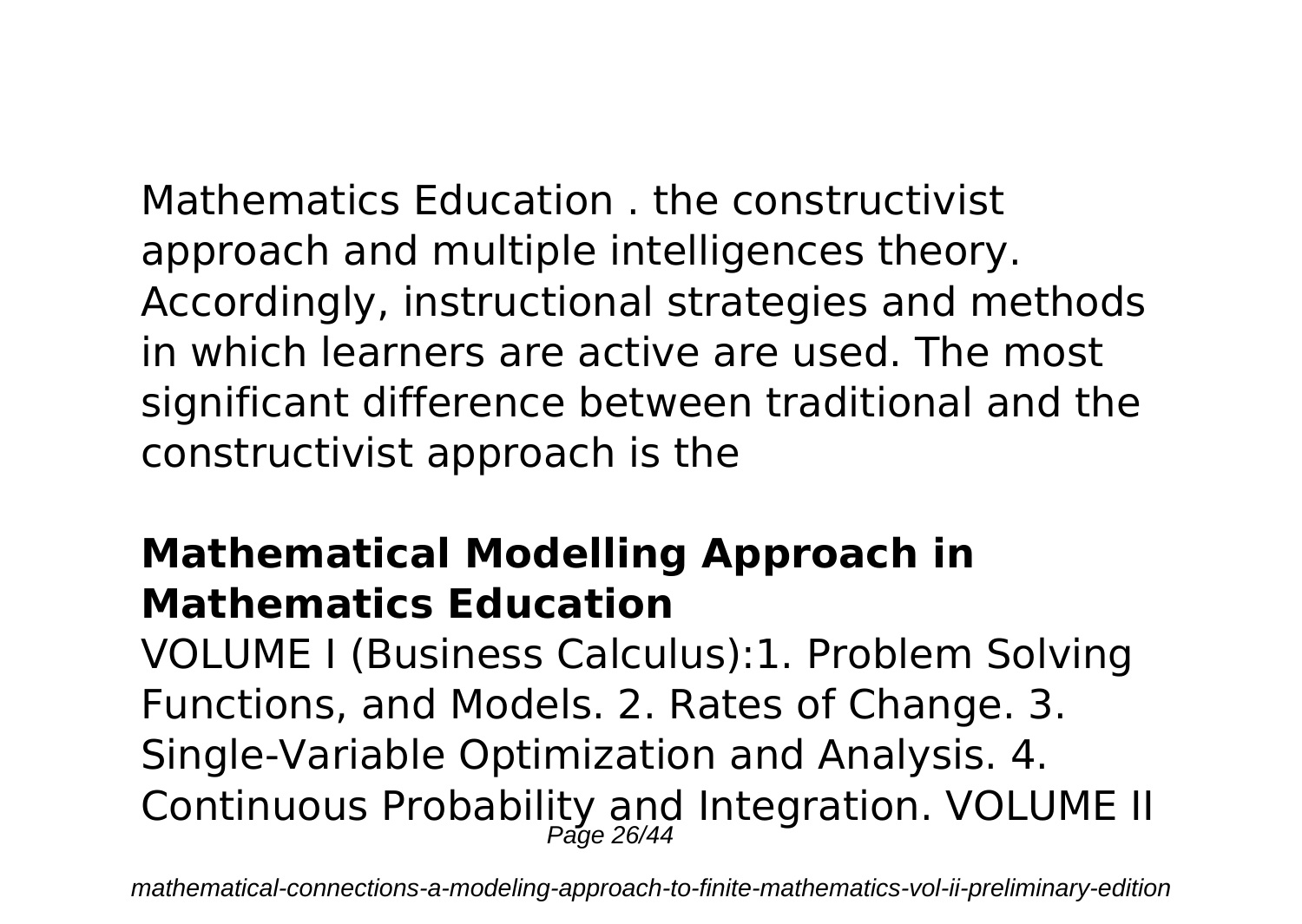(Finite Mathematics):5. Multivariable Functions and Models. 6 Descriptive Statistics and Least Squares Regression. 7. Matrices. 8. Multivariable Optimization and Analysis. 9.

#### **Mathematical connections : a modeling approach to business ...**

NCTM defines mathematical connections in Principals and Standards for School Mathematics as the ability to "recognize and use connections among mathematical ideas; understand how mathematical ideas interconnect and build on one another to produce a coherent whole; recognize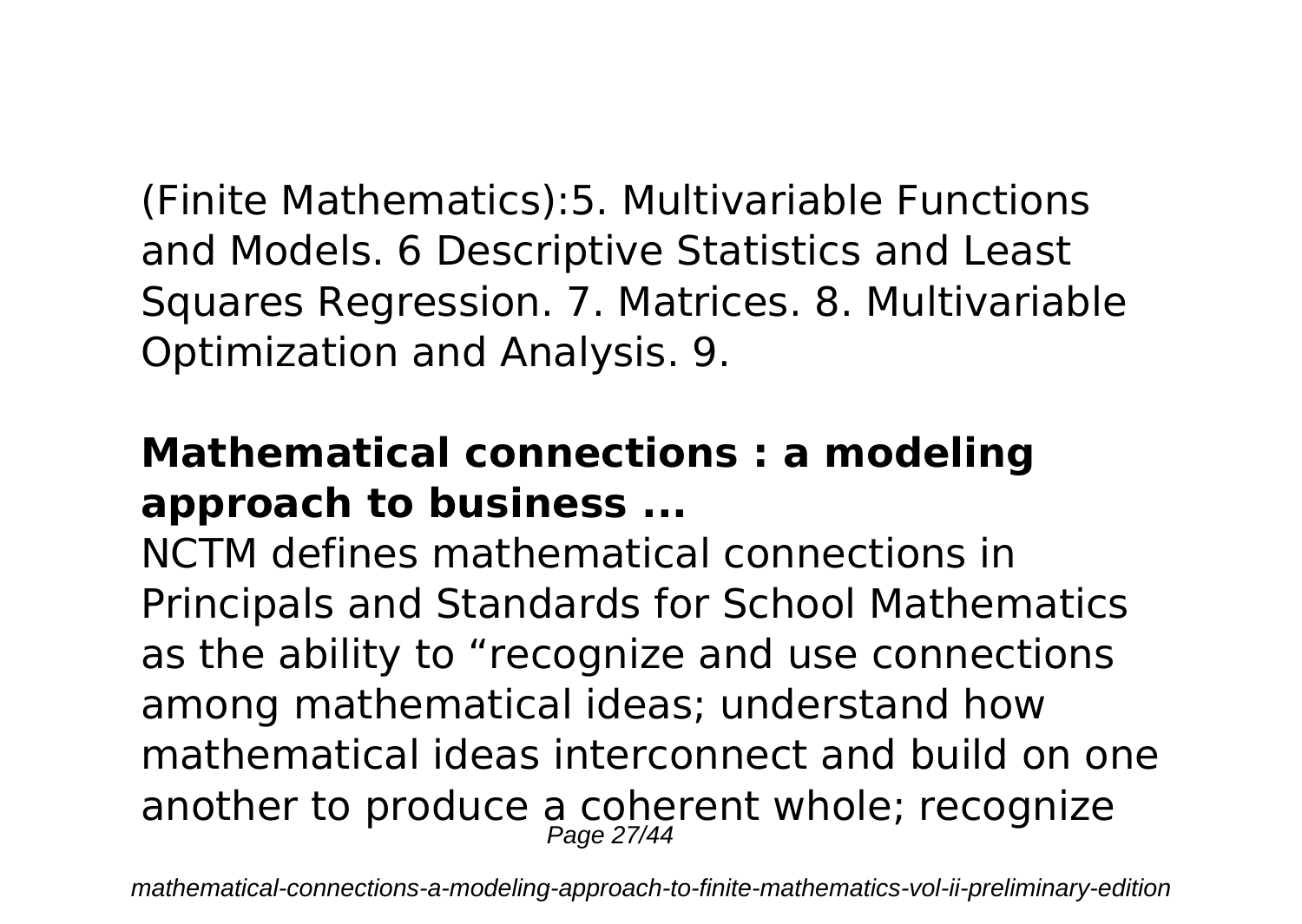and apply mathematics in contexts outside of mathematics." (64)

# **Understanding Mathematical Connections, K–5**

mathematics subject in 12 th class they take another subject. By this discussion we tried to improve the quality of school mathematics. It is not only concerned with practice or solving sums but application of all the mathematics in real life problems and mathematical modeling play very important role in this. Mathematical modeling is just

Page 28/44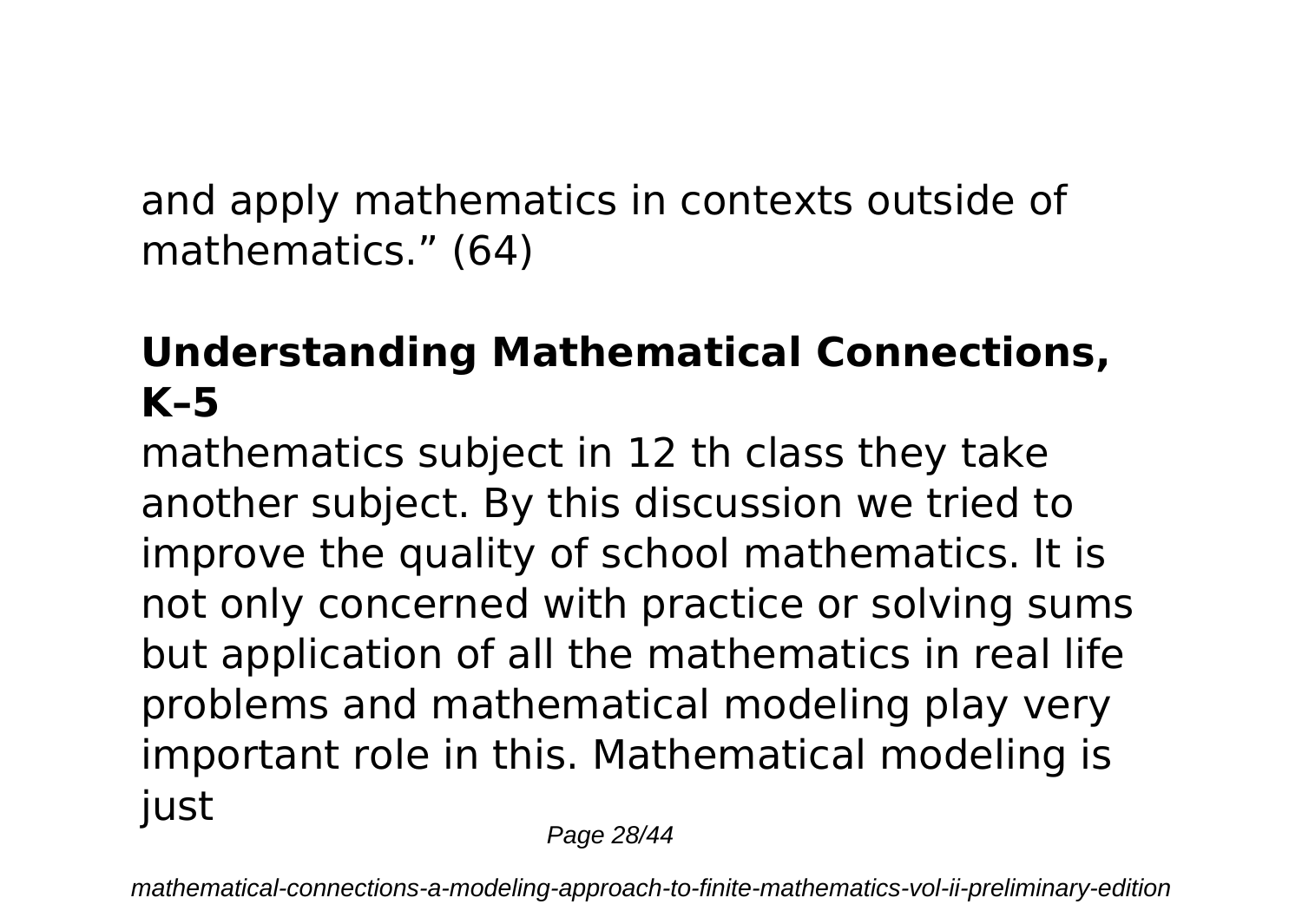# **Teaching Mathematical Modeling in Mathematics Education**

Mathematical modelling bridges the gab between students' real life experiences and mathematics. It motivates the students' learning of mathematics, gives direct cognitive support for the students' conceptions, and it places mathematics in the culture as a means for describing and understanding real life situations.

# **Mathematical applications and modelling in the teaching ...**

Page 29/44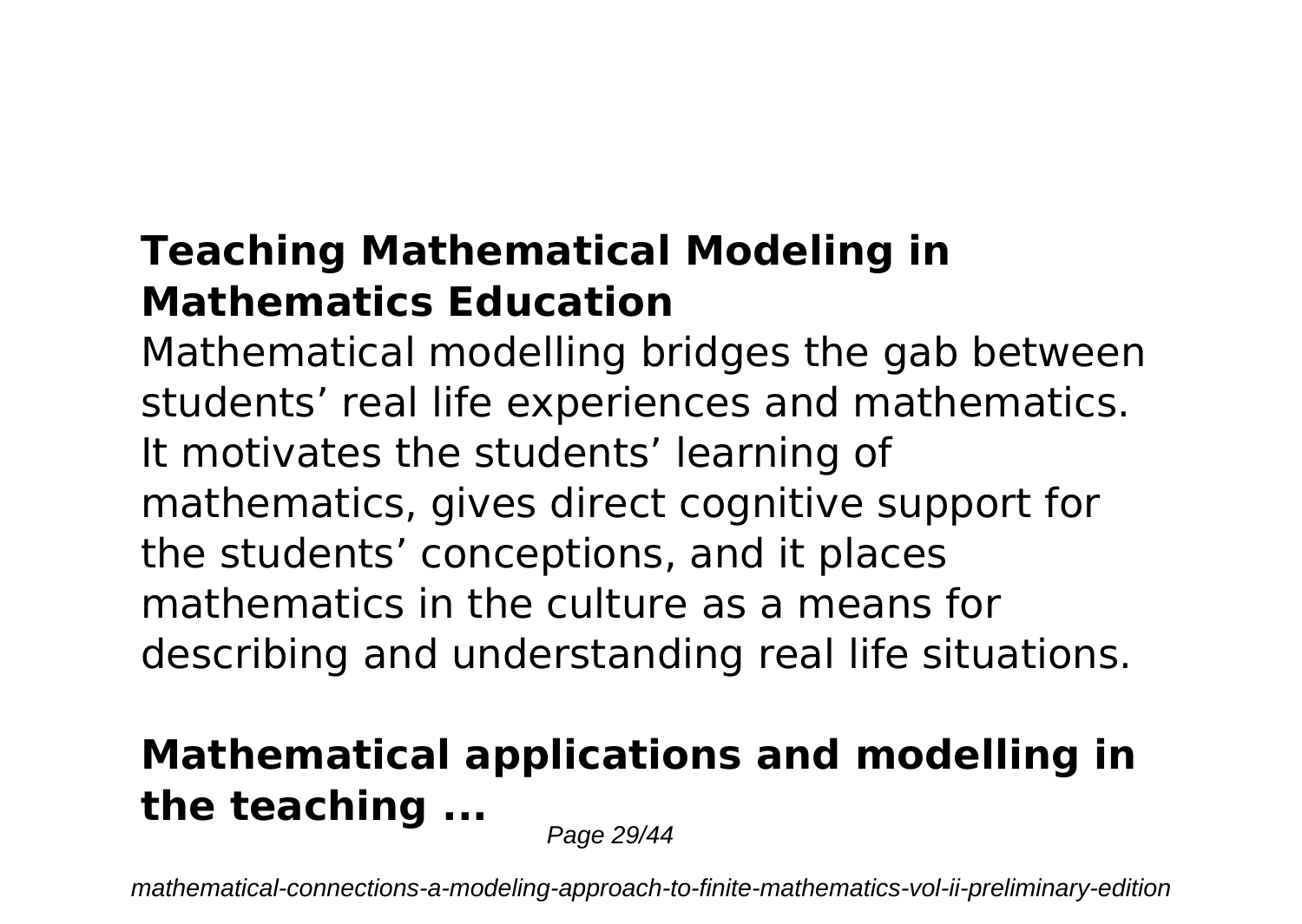Basic Principles of Modeling Physical Networks

Overview of the Physical Network Approach to Modeling Physical Systems. Simscape™ software is a set of block libraries and special simulation features for modeling physical systems in the Simulink ® environment. It employs the Physical Network approach, which differs from the standard Simulink modeling approach and is particularly suited to ...

# **Basic Principles of Modeling Physical Networks - MATLAB ...** Mathematical modeling is a principled activity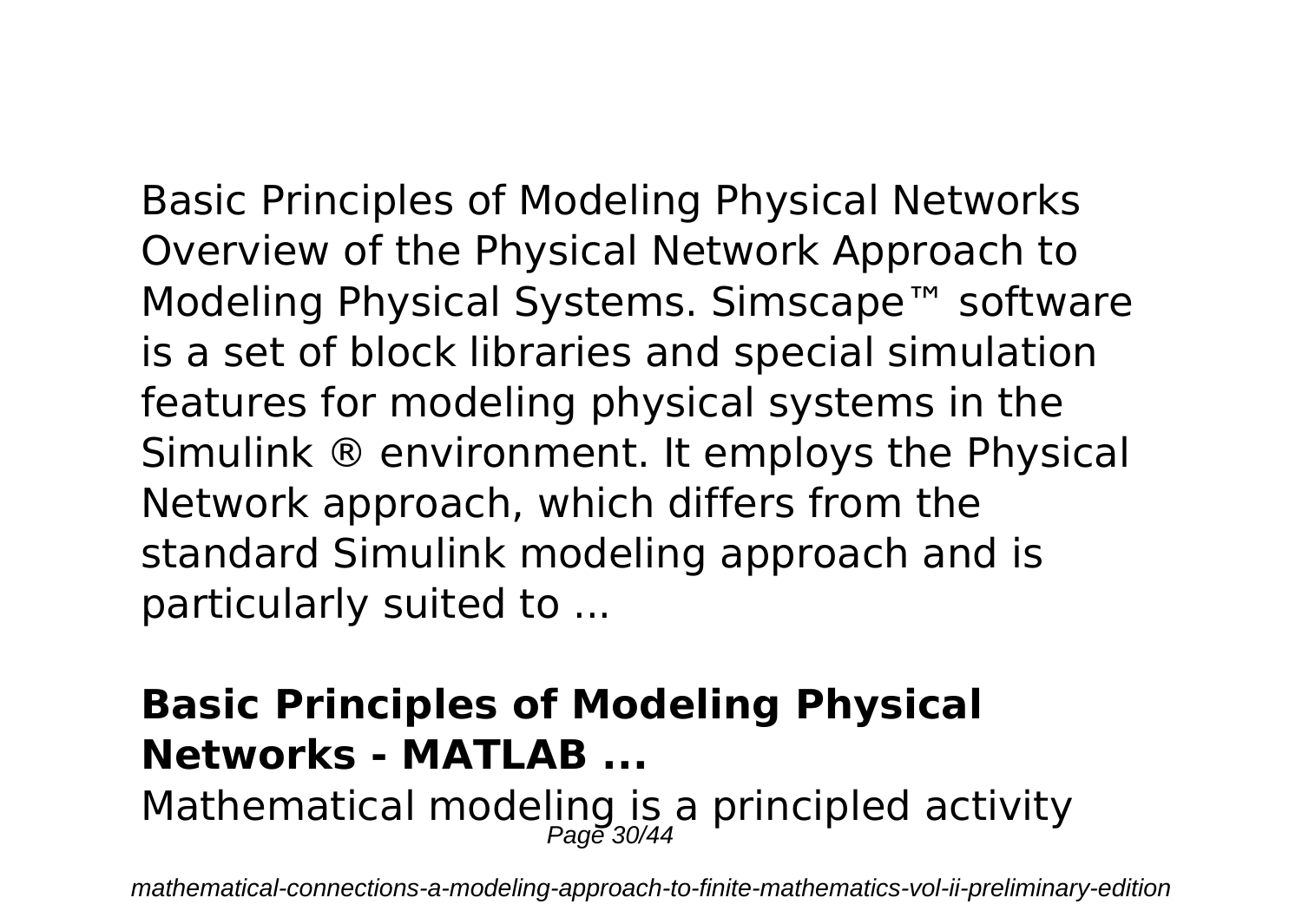that has both principles behind it and methods that can be successfully applied. The principles are over-arching or meta-principles phrased as questions about the intentions and purposes of mathematical modeling. These meta-principles are almost philosophical in nature.

# **WhatIsMathematical Modeling?**

The approach is based on ordinary differential equations (ODEs) that provide time variation of the model dependent variables and partial differential equations (PDEs) that provide time and spatial (spatiotemporal) variations of the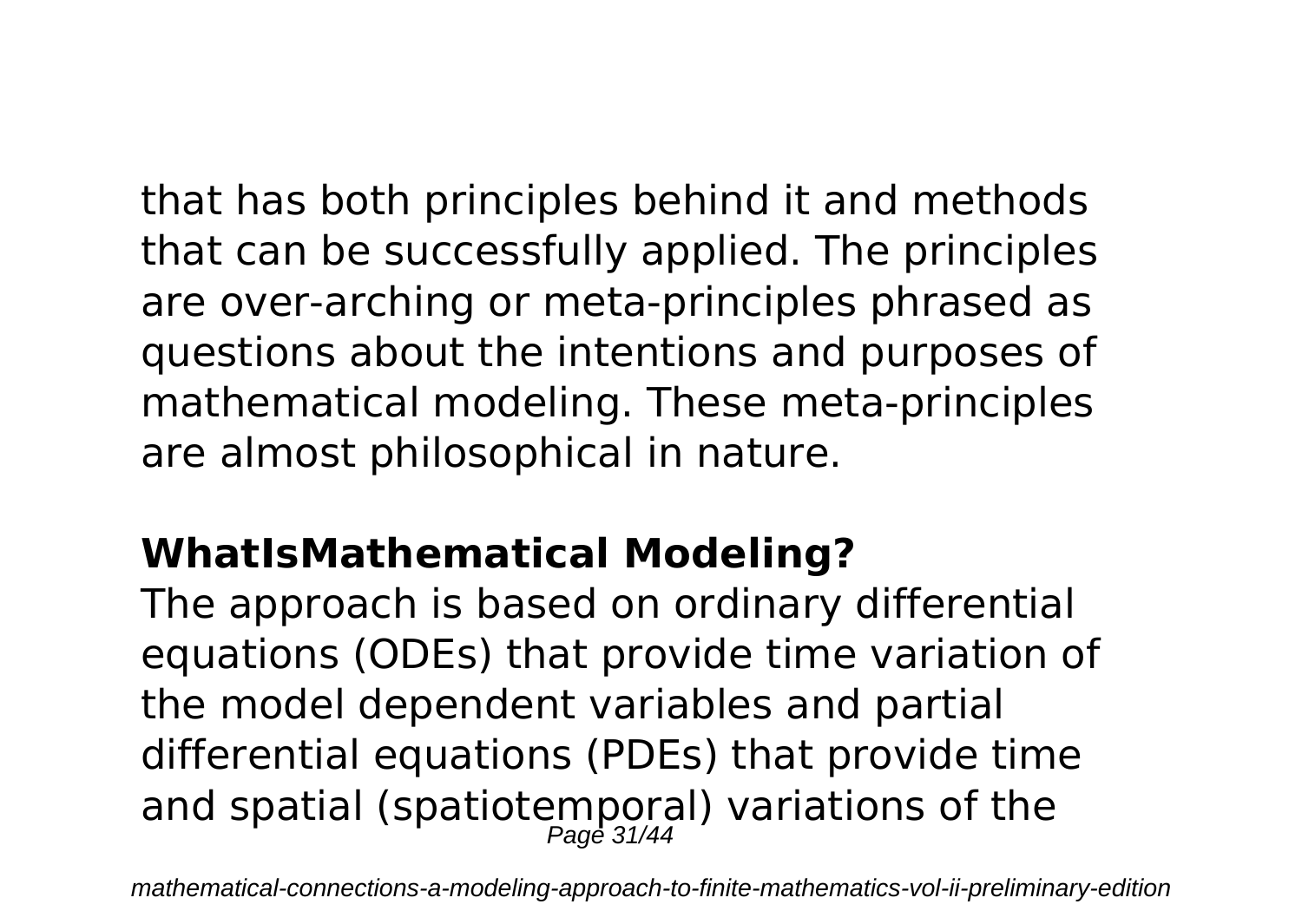model dependent variables.

### **A Mathematical Modeling Approach to Infectious Diseases**

Mathematical modelling is a subject without boundaries. It is the means by which mathematics becomes useful to virtually any subject. Moreover, modelling has been and continues to be a driving force for the development of mathematics itself.

# **Mathematical Modelling: A case studies approach**

Page 32/44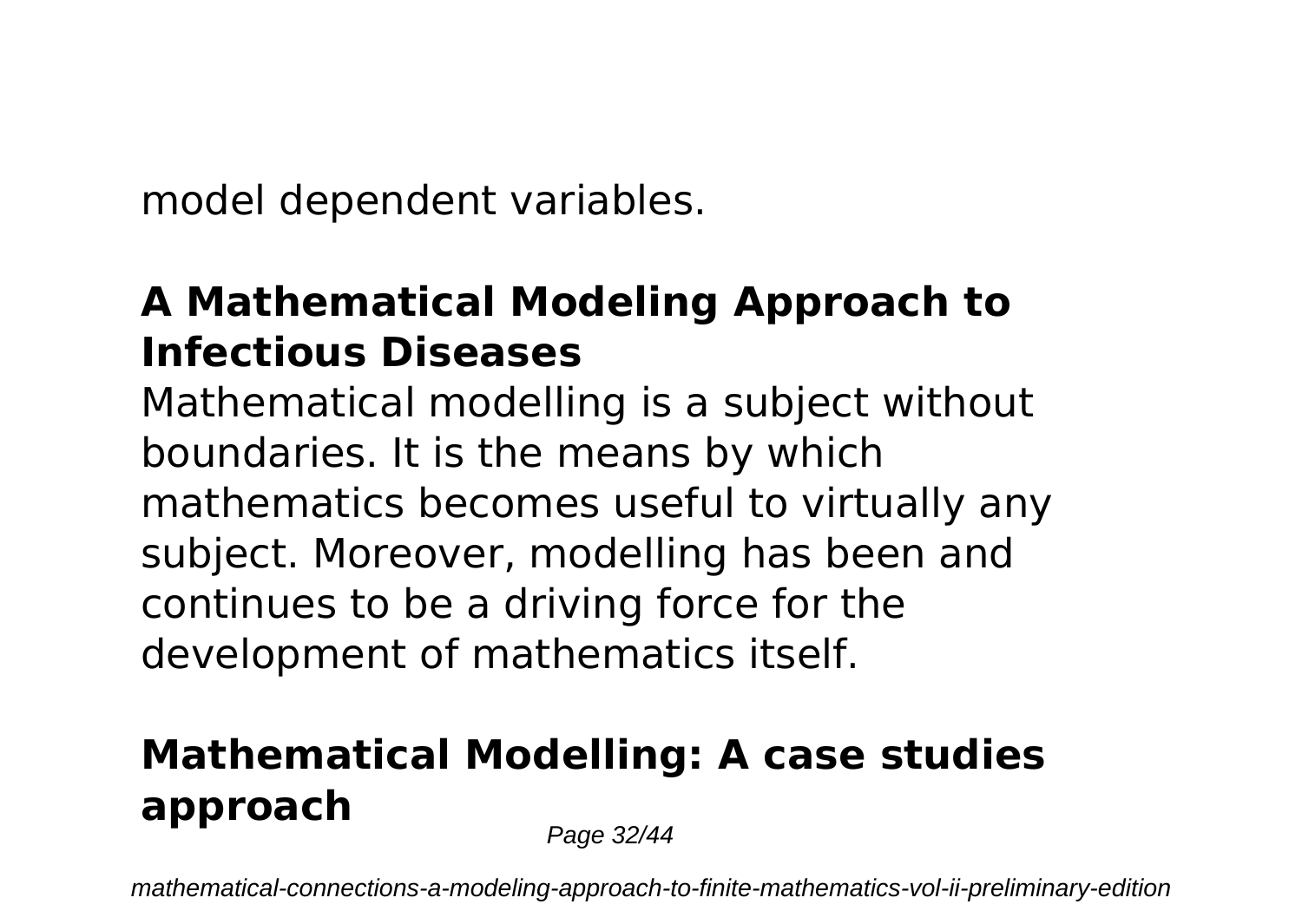A mathematical model is a description of a system using mathematical concepts and language. The process of developing a mathematical model is termed mathematical modeling. Mathematical models are used in the natural sciences (such as physics, biology, earth science, chemistry) and engineering disciplines (such as computer science, electrical engineering), as well as in the social sciences (such as economics, psychology, sociology, political science). A model may help to explain a

system and to s

Page 33/44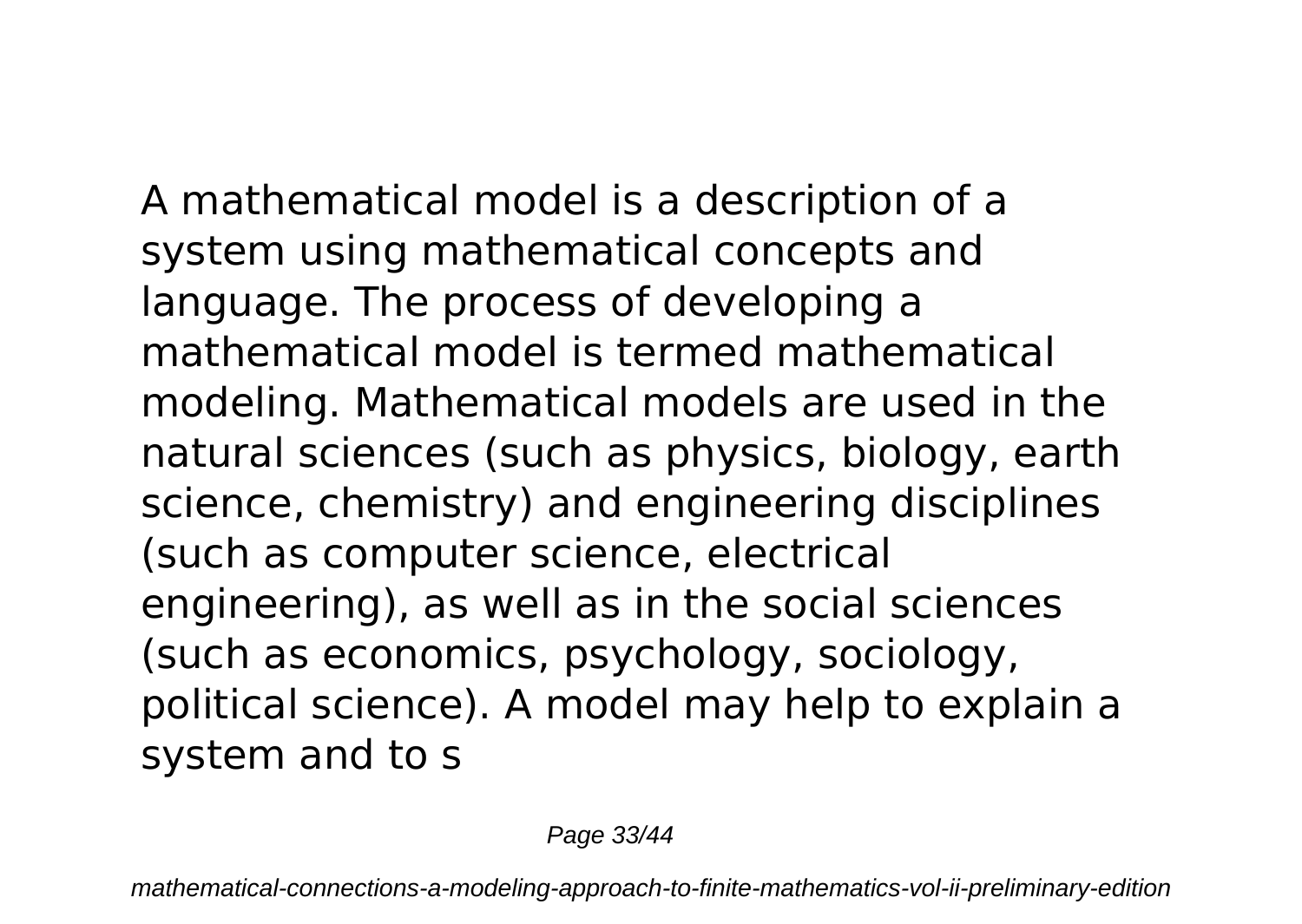#### **Mathematical model - Wikipedia**

The textbook covers the concept of derivative using models including discrete and continuous ones. This is a great idea for those students in life sciences who have ever made the connection between mathematics and other fields. read more

# **Calculus for the Life Sciences: A Modeling Approach Volume ...**

Connectionism is an approach in the fields of cognitive science that hopes to explain mental phenomena using artificial neural networks. Connectionism presents a cognitive theory based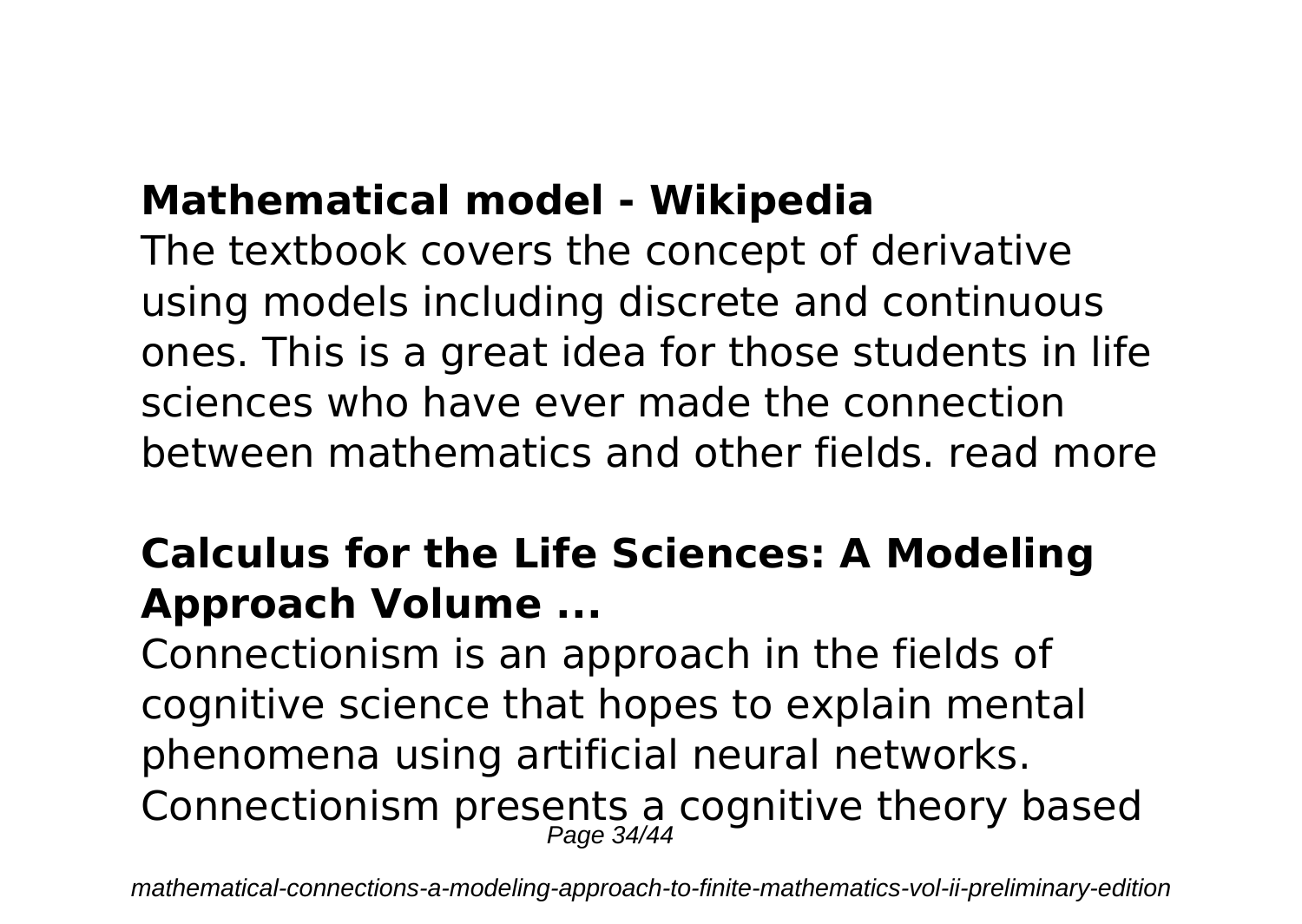on simultaneously occurring, distributed signal activity via connections that can be represented numerically, where learning occurs by modifying connection strengths based on experience. Some advantages of the connectionist approach include its applicability to a broad array of functions, structural approximation

#### **Connectionism - Wikipedia**

A mathematical modeling approach. We found that the models that included an inhibition parameter (i.e., the probability of inhibiting an intuitive response), as well as a mathematical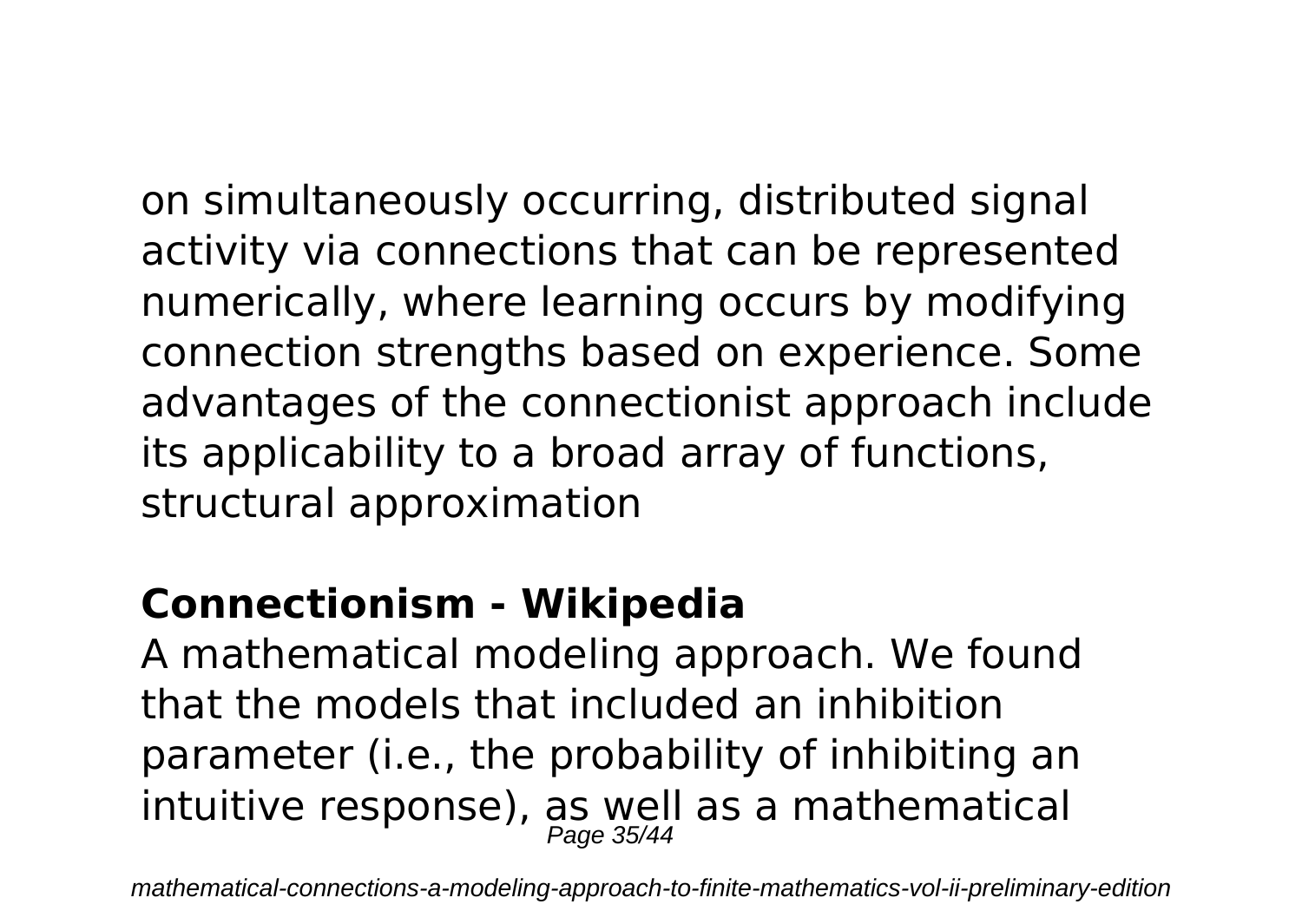parameter (i.e., the probability of using an adequate mathematical procedure),...

## **Does the cognitive reflection test measure cognitive ...**

Linda M. Gojak One of the most memorable moments I had in teaching mathematics occurred in a fifth-grade class. We began the year using rectangular arrays as a model to develop the concept of prime and composite numbers. We hung student-made posters of the numbers from 1 to 100 with representations of arrays and lists of factors for each number around the room. Page 36/44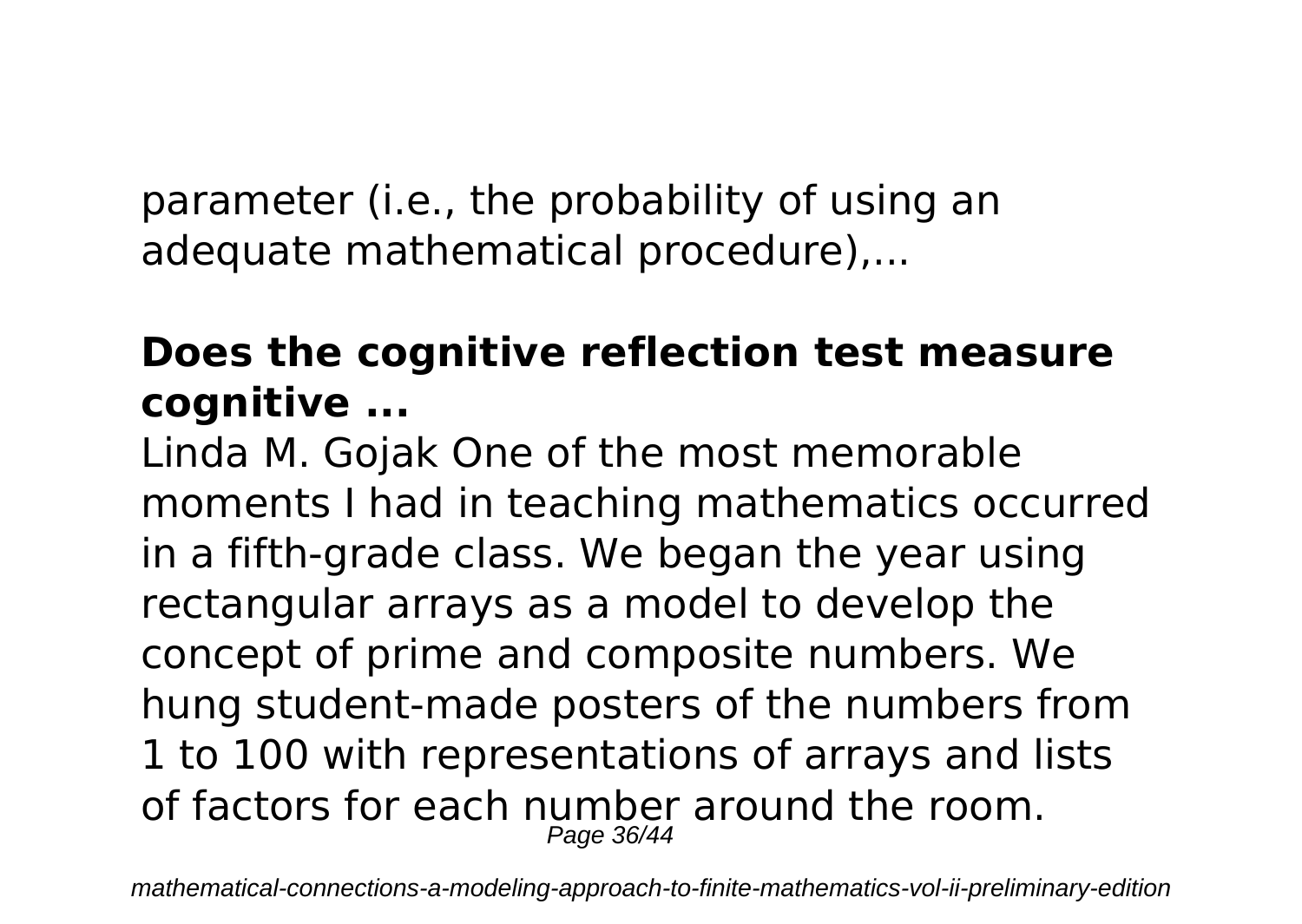# **Making Mathematical Connections - National Council of ...**

Modelling is a subset of the problem solving process. Most previous descrip- tions of mathematical modelling show the strategy but neglect the psychological aspects. These aspects include creativity, anxiety reduction, and heuristics. By including these elements, one then has a general approach to problem solving and mathematical modelling.

# **Mathematical modelling in the context of**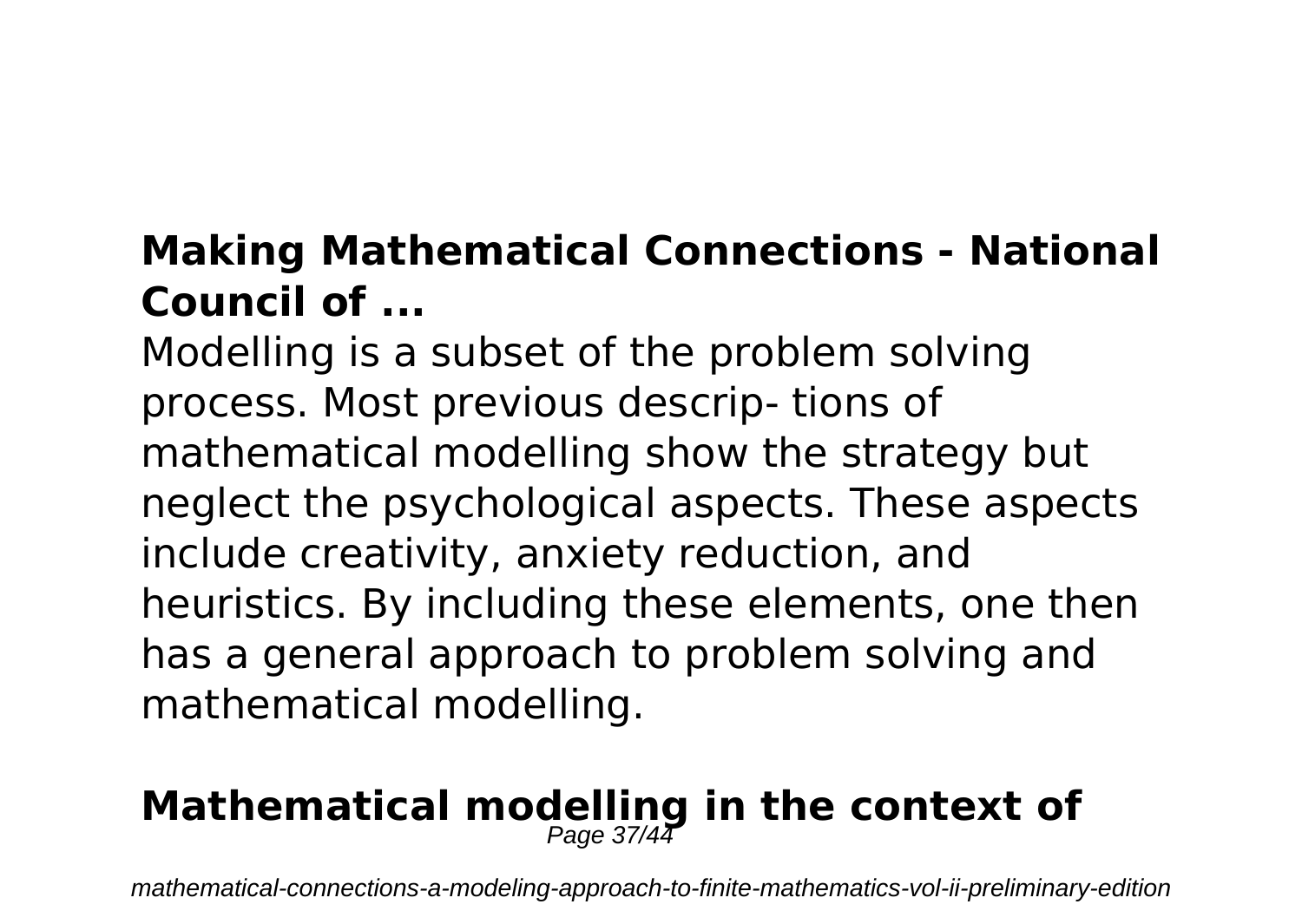## **problem solving ...**

Mathematical modeling is an abstract and/or computational approach to the scientific method, where hypotheses are made in the form of mathematical statements (or mathematical models), which are then used to make predictions and/or decisions.

#### **Mathematical Modeling**

Scaffolding the Mathematical "Connections": A New Approach to Preparing Teachers for the Teaching of Lower Secondary Algebra Ormond, Christine A. Australian Journal of Teacher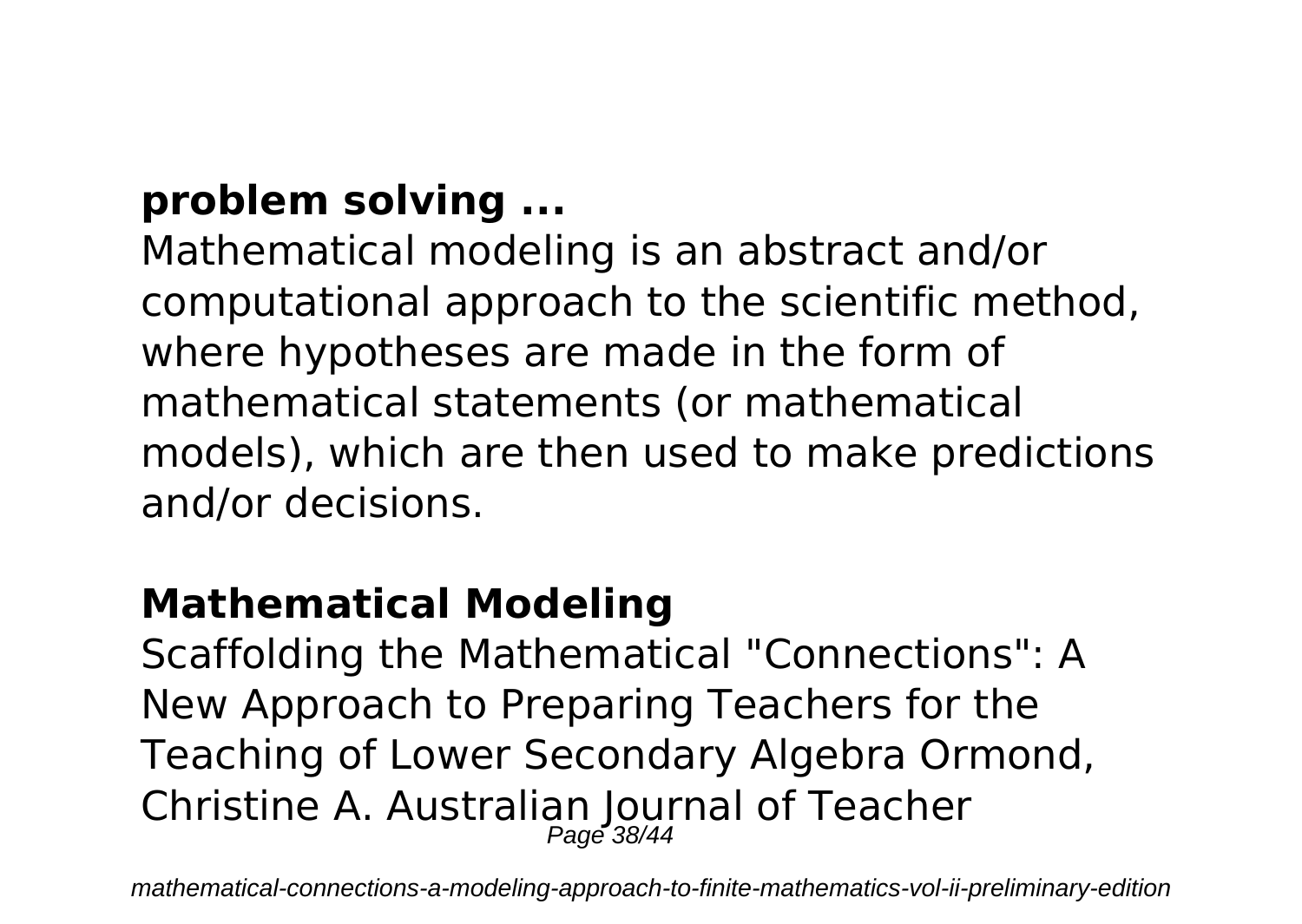#### Education , v41 n6 Article 8 p122-164 Jun 2016

#### **Connectionism - Wikipedia**

Mathematical modeling is a principled activity that has both principles behind it and methods that can be successfully applied. The principles are over-arching or meta-principles phrased as questions about the intentions and purposes of mathematical modeling. These meta-principles are almost philosophical in nature. **Basic Principles of Modeling Physical Networks - MATLAB ...** Page 39/44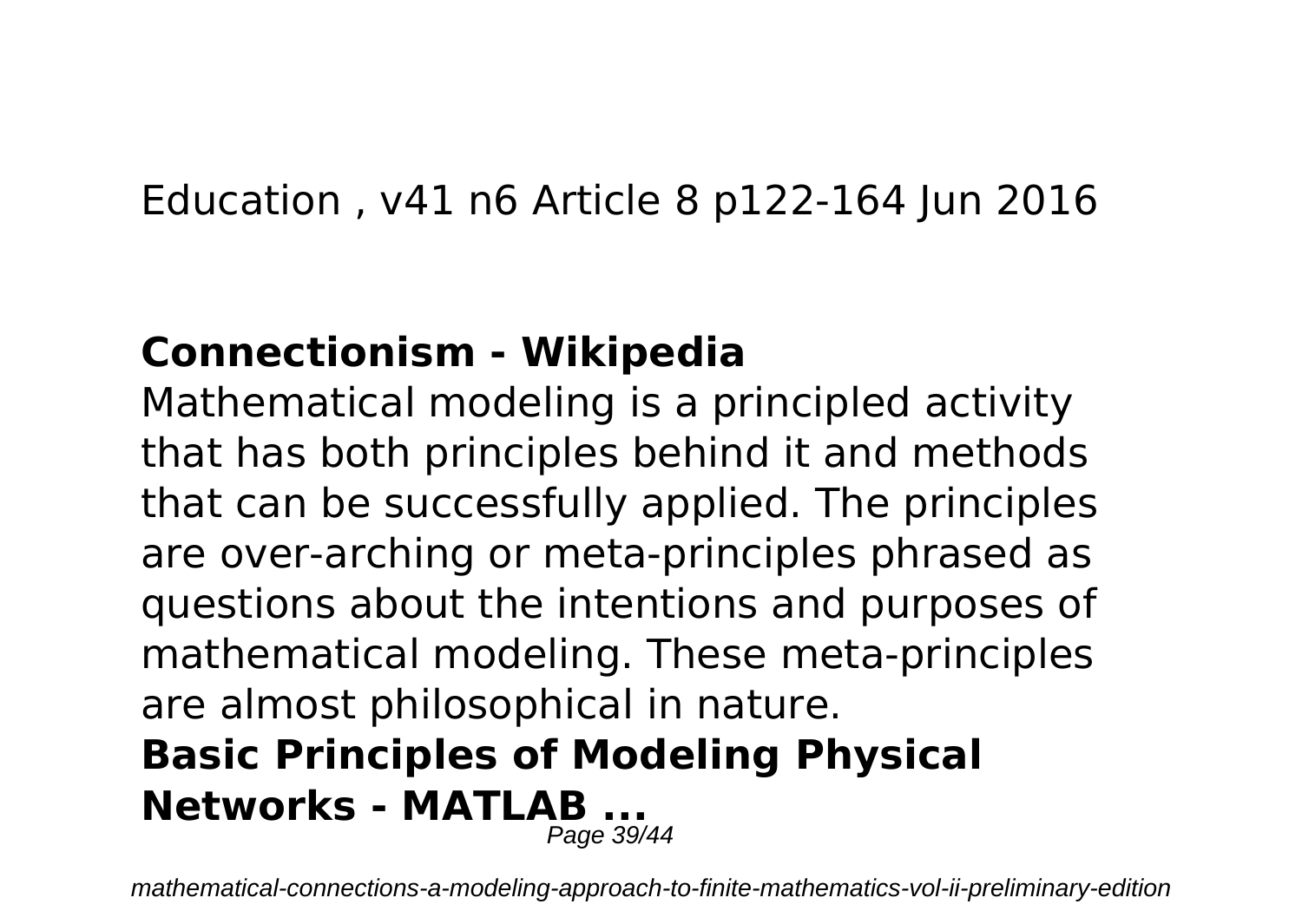# *Mathematical Connections: A Modeling Approach to Finite ...*

*The approach is based on ordinary differential equations (ODEs) that provide time variation of the model dependent variables and partial differential equations (PDEs) that provide time and spatial (spatiotemporal) variations of the model dependent variables. Calculus for the Life Sciences: A* Page 40/44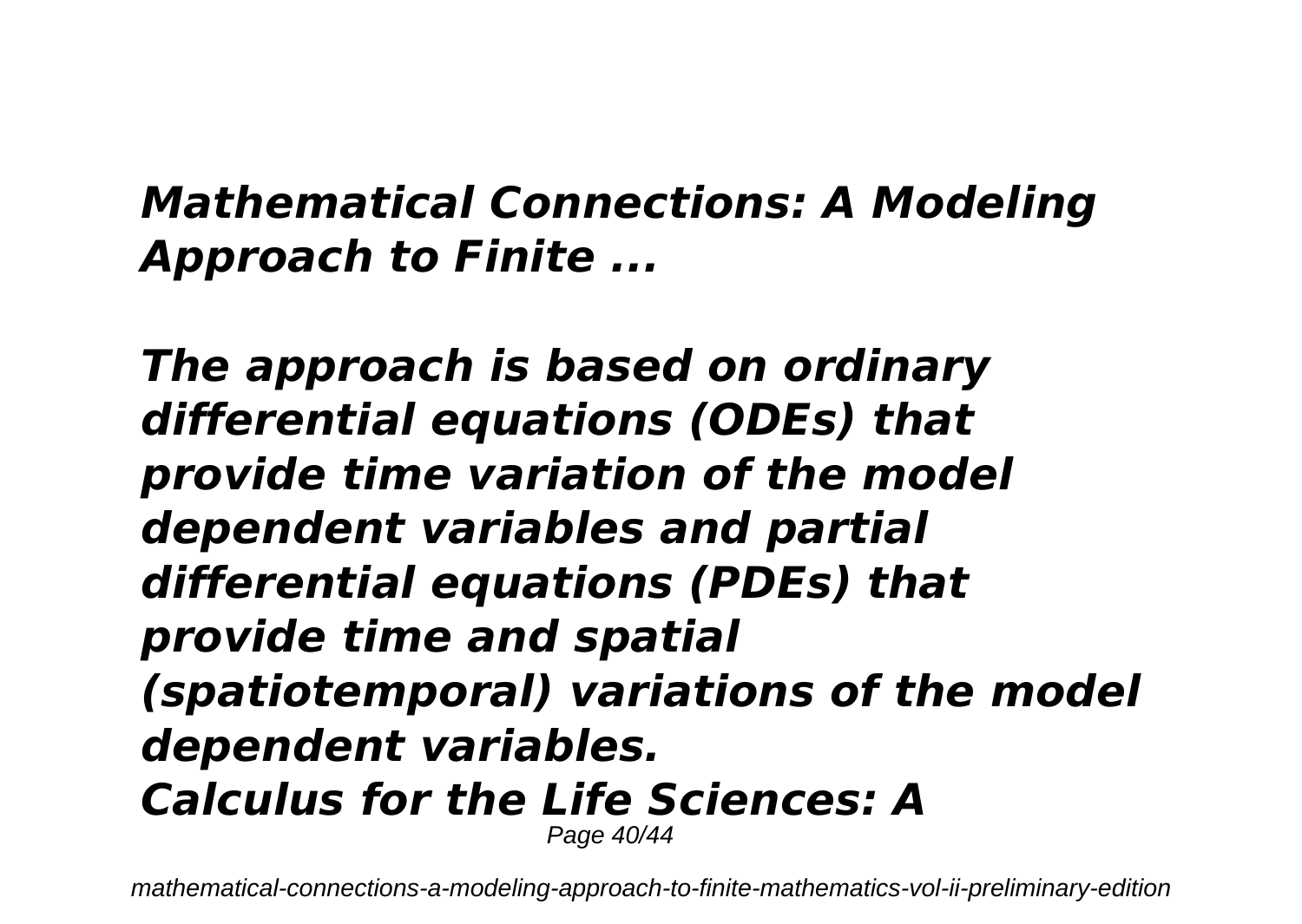*Modeling Approach Volume ... A mathematical modeling approach. We found that the models that included an inhibition parameter (i.e., the probability of inhibiting an intuitive response), as well as a mathematical parameter (i.e., the probability of using an adequate mathematical procedure),...*

A mathematical model is a description of a system using mathematical concepts and language. The process of developing a mathematical model is

Page 41/44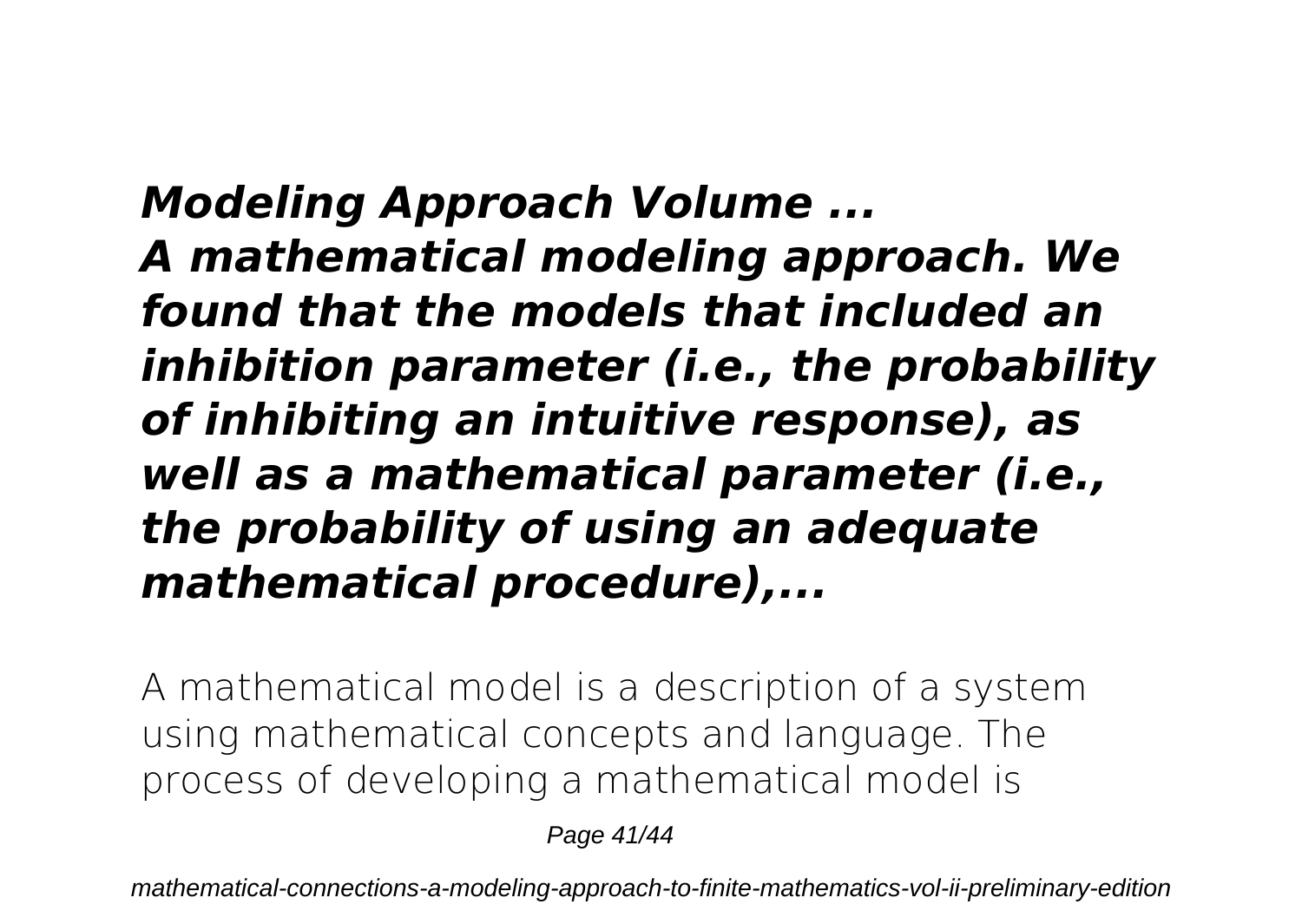termed mathematical modeling. Mathematical models are used in the natural sciences (such as physics, biology, earth science, chemistry) and engineering disciplines (such as computer science, electrical engineering), as well as in the social sciences (such as economics, psychology, sociology, political science). A model may help to explain a system and to s **Mathematical Modelling: A case studies approach** Mathematical modeling is an abstract and/or computational approach to the scientific method, where hypotheses are made in the form of mathematical statements (or mathematical models), which are then used to make predictions and/or decisions.

Page 42/44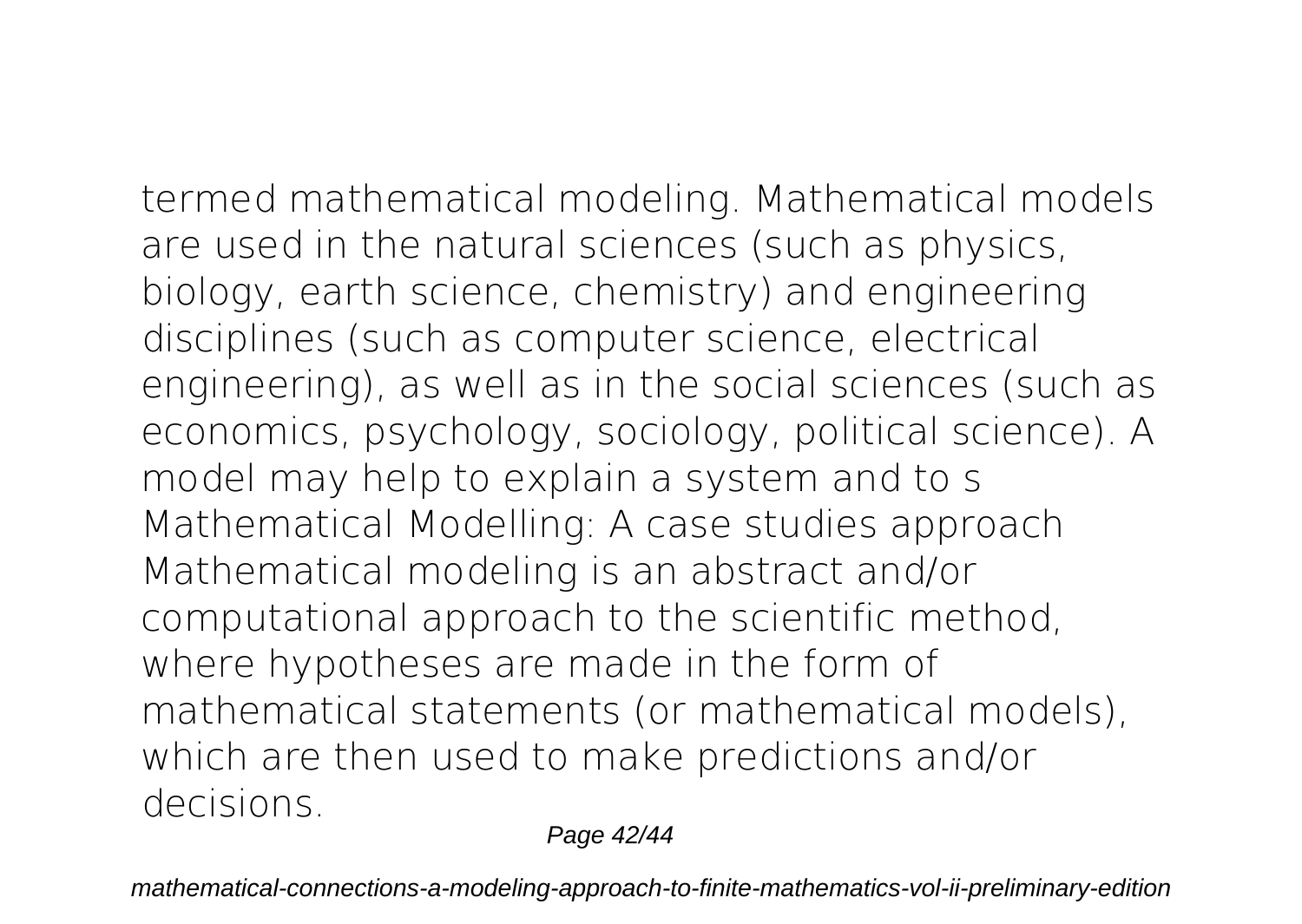Connectionism is an approach in the fields of cognitive science that hopes to explain mental phenomena using artificial neural networks. Connectionism presents a cognitive theory based on simultaneously occurring, distributed signal activity via connections that can be represented numerically, where learning occurs by modifying connection strengths based on experience. Some advantages of the connectionist approach include its applicability to a broad array of functions, structural approximation **Mathematical applications and modelling in the teaching ...**

#### Mathematical Connections: A Modeling Page 43/44